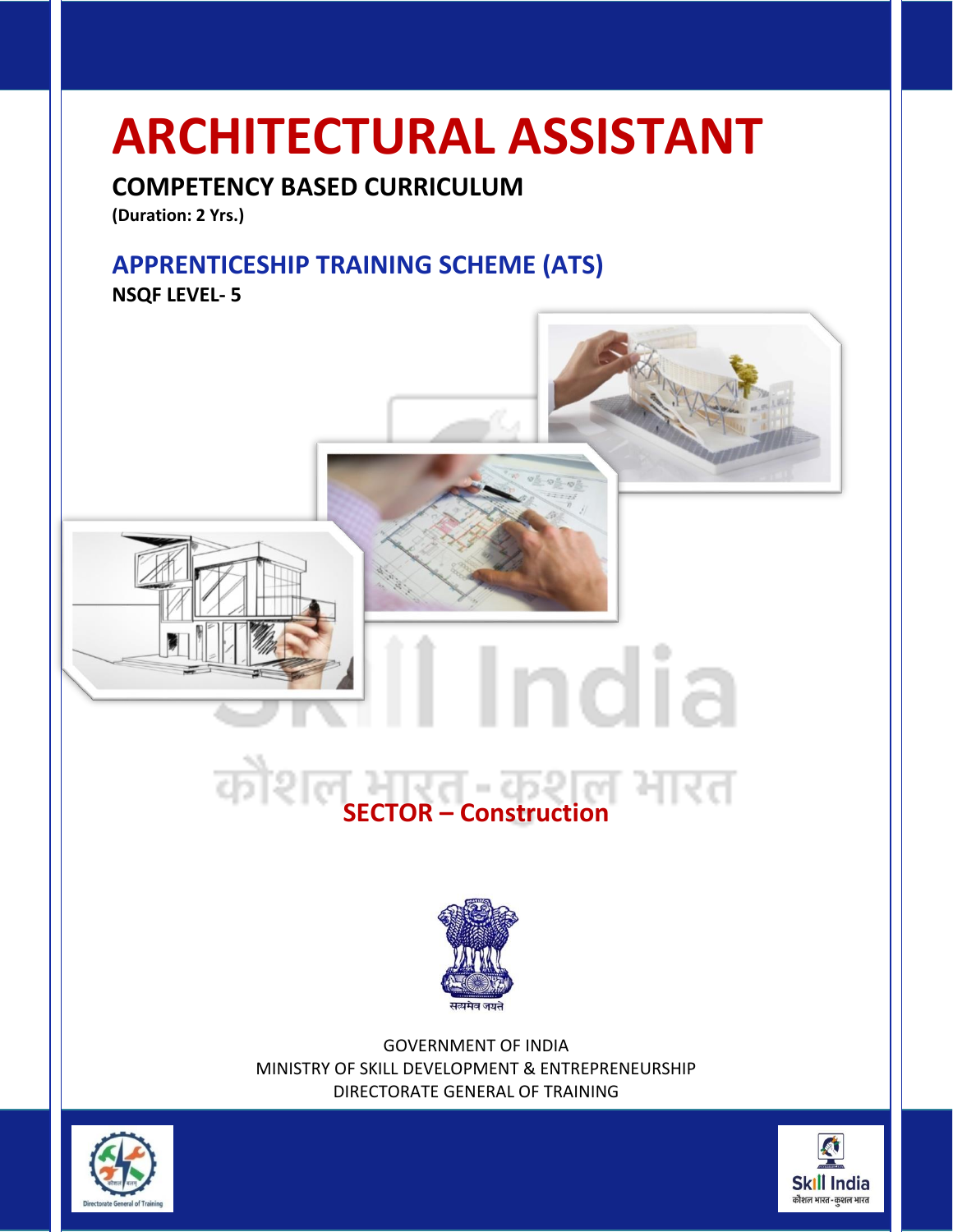# **ARCHITECTURAL ASSISTANT**

**(Revised in 2018)**

# **APPRENTICESHIP TRAINING SCHEME (ATS)**

**NSQF LEVEL - 5**

# Skill India कोशल भारत-कुशल भारत

Developed By

Ministry of Skill Development and Entrepreneurship Directorate General of Training **CENTRAL STAFF TRAINING AND RESEARCH INSTITUTE** EN-81, Sector-V, Salt Lake City,

Kolkata – 700 091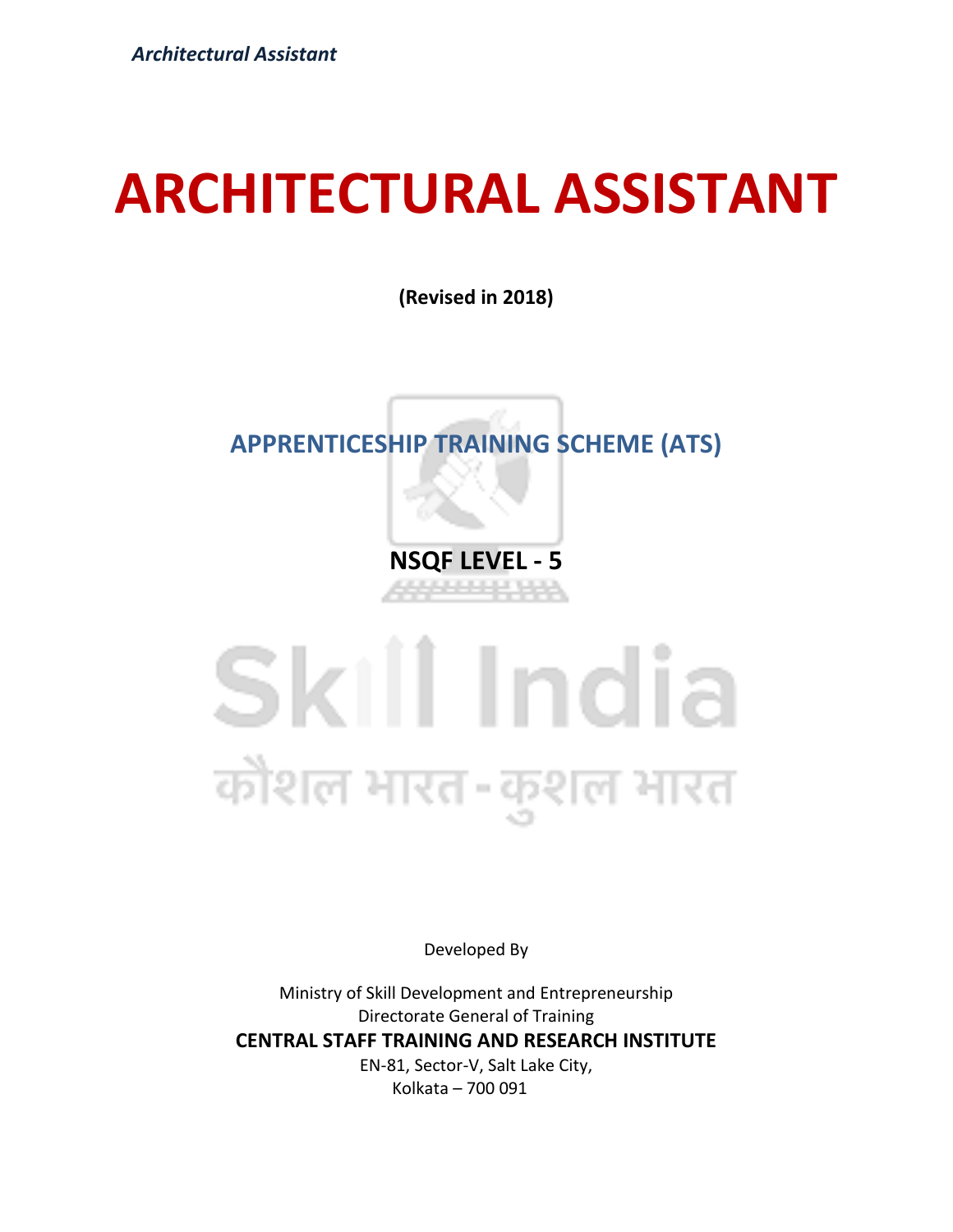The DGT sincerely expresses appreciation for the contribution of the Industry, State Directorate, Trade Experts and all others who contributed in revising the curriculum. Special acknowledgement to the following industries/organizations who have contributed valuable inputs in revising the curricula through their expert members:

Special acknowledgement is extended by DGT to the following expert members who had contributed immensely in this curriculum.

| SI.<br>No. | <b>Name &amp; Designation</b><br>Shri/Mr./Ms.                           | <b>Organization</b>                                      | <b>Mentor</b><br>Council<br><b>Designation</b> |
|------------|-------------------------------------------------------------------------|----------------------------------------------------------|------------------------------------------------|
|            | <b>Expert group on restructuring of Apprenticeship Training Modules</b> |                                                          |                                                |
| 1.         | Ar. Avijit Banerjee                                                     | Shapoorji Pallonji & Co. Pvt. Ltd.                       | Architect                                      |
| 2.         | Himanish Bhattacharya,                                                  | Regional Vocational Training Institute,<br>Kolkata.      | Expert                                         |
|            | Instructor, Architectural<br>Assistant.                                 |                                                          |                                                |
| 3.         | Mrs. Soma Das, Training<br>Officer.                                     | Regional Vocational Training Institute,<br>Kolkata.      | Expert                                         |
| 4.         | Prasoon Ghosh, Sr.                                                      | Central Staff Training & Research                        | Expert                                         |
|            | Draughtsman.                                                            | Institute, Kolkata.                                      |                                                |
| 5.         | Nirmalya Nath, Astt. Dir. of                                            | Central Staff Training<br>& Research                     | Expert                                         |
|            | Trg.                                                                    | Institute, Kolkata.                                      |                                                |
| 6.         | R.N.Manna, Training Officer.                                            | Central Staff Training & Research<br>Institute, Kolkata. | Expert                                         |
| 7.         | Himanish Bhattacharya,                                                  | Regional Vocational Training Institute,                  | Expert                                         |
|            | Instructor, Architectural                                               | Kolkata                                                  |                                                |
|            | Assistant.                                                              |                                                          |                                                |
| 8.         | Mrs. Soma Das, Training<br>Officer.                                     | Regional Vocational Training Institute,<br>Kolkata.      | Expert                                         |
| 9.         | Prasoon Ghosh, Sr.                                                      | Central Staff Training & Research                        | Expert                                         |
|            | Draughtsman.                                                            | Institute, Kolkata.                                      |                                                |
| 10.        | Nirmalya Nath, Astt. Dir. of                                            | Central Staff Training<br>&<br>Research                  | Expert                                         |
|            | Trg.                                                                    | Institute, Kolkata.                                      |                                                |

**Co-ordinator for the course:** R.N.MANNA, Training Officer, CSTARI, Kolkata.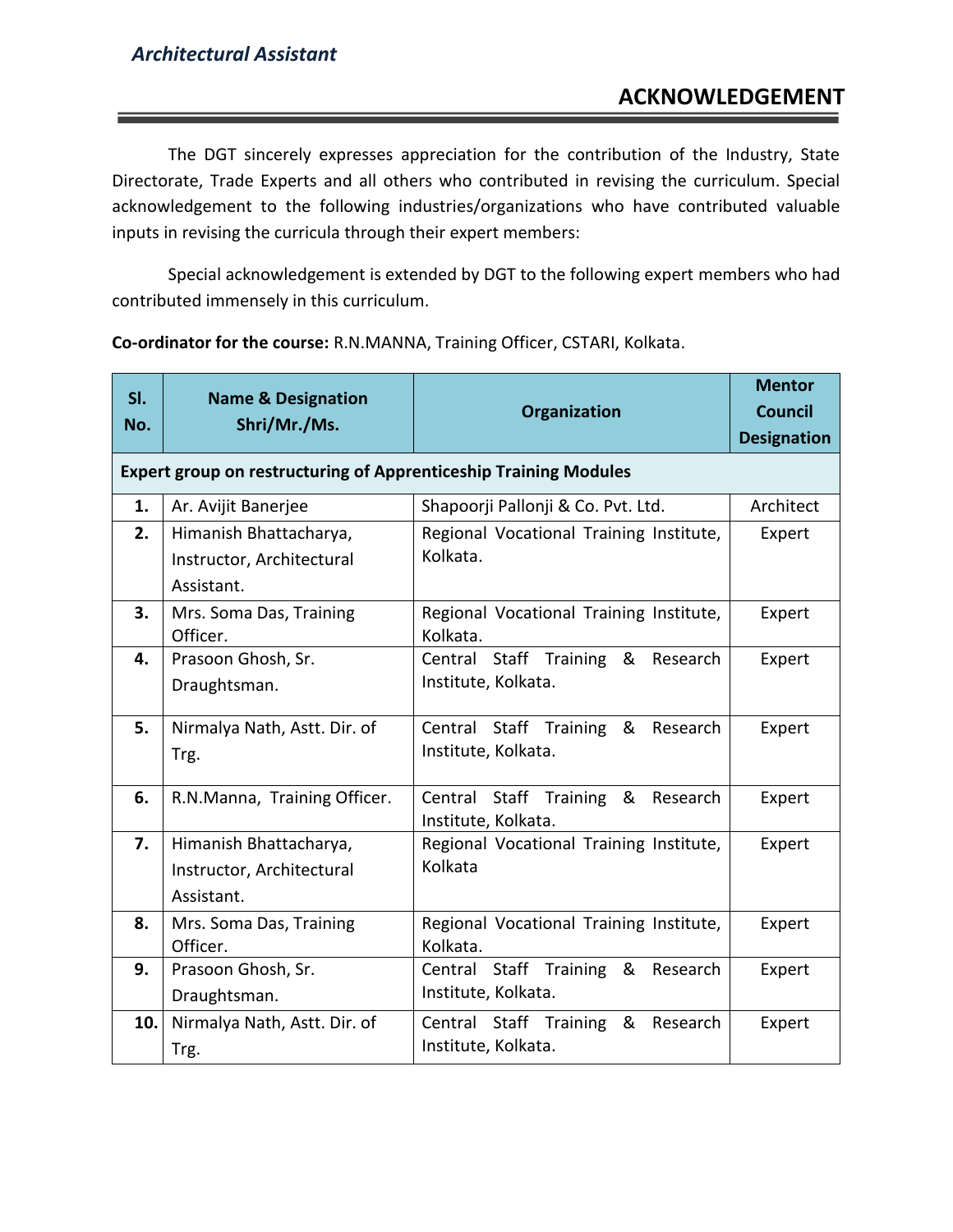| SI.<br>No. | <b>Topics</b>                                                                     | Page No.  |
|------------|-----------------------------------------------------------------------------------|-----------|
| 1.         | <b>Background</b>                                                                 | $1 - 2$   |
| 2.         | <b>Training System</b>                                                            | $3 - 7$   |
| 3.         | Job Role                                                                          | 8         |
| 4.         | <b>NSQF Level Compliance</b>                                                      | 9         |
| 5.         | <b>General Information</b>                                                        | 10        |
| 6.         | <b>Learning Outcome</b>                                                           | $11 - 12$ |
| 7.         | Learning Outcome with Assessment Criteria                                         | $13 - 15$ |
| 8.         | <b>Syllabus</b>                                                                   | $16 - 20$ |
| 9.         | Syllabus - Core Skill                                                             |           |
|            | 9.1 Core Skill - Workshop Calculation & Science and<br><b>Engineering Drawing</b> | $21 - 23$ |
|            | 9.2 Core Skill - Employability Skill                                              | $24 - 27$ |
| 10.        | Details of Competencies (On-Job Training)                                         |           |
| 11.        | List of Trade Tools & Equipment Basic Training - Annexure I                       |           |
| 12.        | Format for Internal Assessment - Annexure II                                      | 34        |

कोशल भारत-कुशल भारत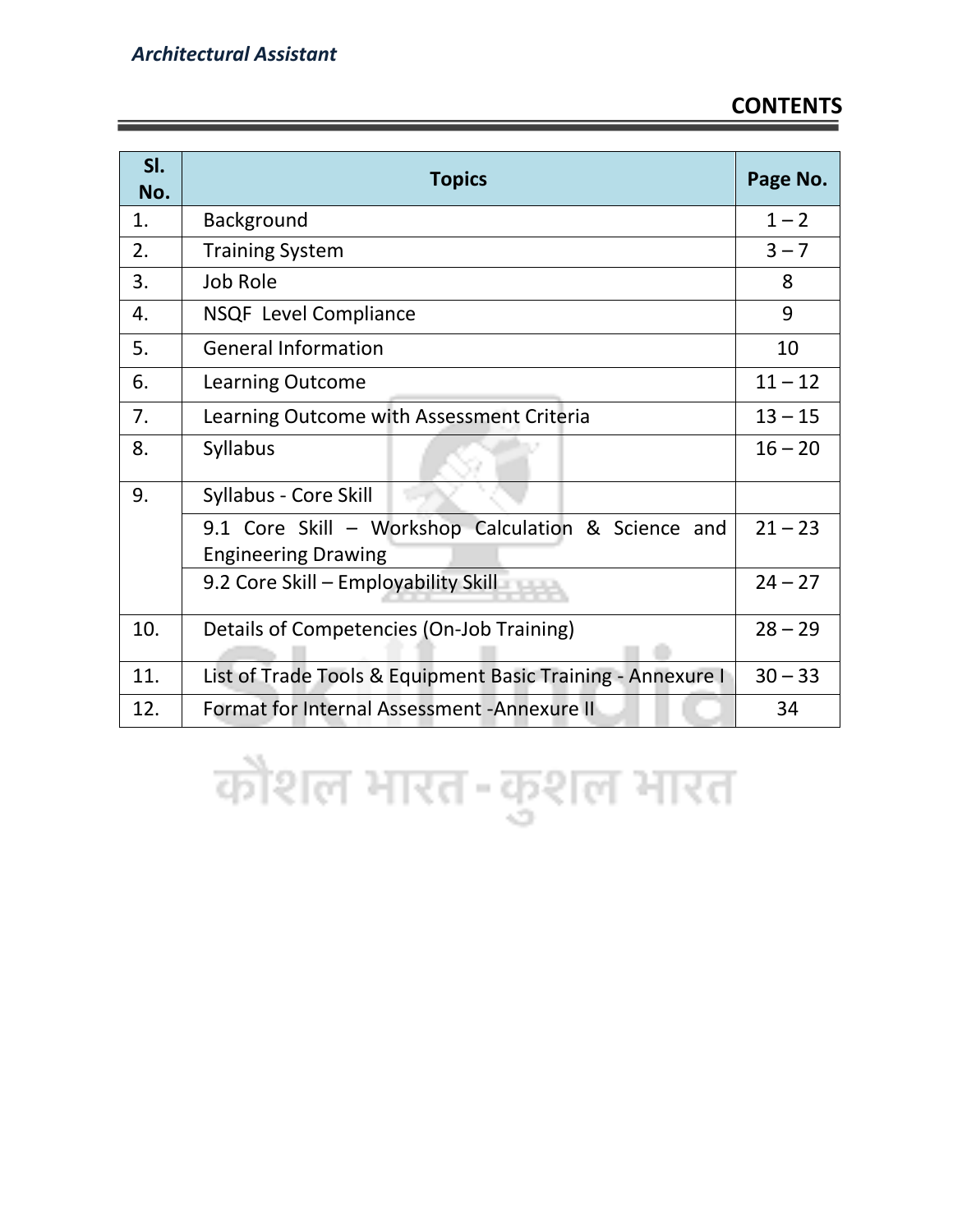# **1.1 Apprenticeship Training Scheme under Apprentice Act 1961**

The Apprentices Act, 1961 was enacted with the objective of regulating the programme of training of apprentices in the industry by utilizing the facilities available therein for imparting on-the-job training. The Act makes it obligatory for employers in specified industries to engage apprentices in designated trades to impart Apprenticeship Training on the job in industry to school leavers and person having National Trade Certificate(ITI pass-outs) issued by National Council for Vocational Training (NCVT) to develop skilled manpower for the industry**.** There are four categories of apprentices namely**; trade apprentice, graduate, technician and technician (vocational) apprentices.** 

Qualifications and period of apprenticeship training of **trade apprentices** vary from trade to trade. The apprenticeship training for trade apprentices consists of basic training followed by practical training. At the end of the training, the apprentices are required to appear in a trade test conducted by NCVT and those successful in the trade tests are awarded the National Apprenticeship Certificate.

The period of apprenticeship training for graduate (engineers), technician (diploma holders and technician (vocational) apprentices is one year. Certificates are awarded on completion of training by the Department of Education, Ministry of Human Resource Development.

## **1.2 Changes in Industrial Scenario**

Recently we have seen huge changes in the Indian industry. The Indian Industry registered an impressive growth during the last decade and half. The number of industries in India have increased manifold in the last fifteen years especially in services and manufacturing sectors. It has been realized that India would become a prosperous and a modern state by raising skill levels, including by engaging a larger proportion of apprentices, will be critical to success; as will stronger collaboration between industry and the trainees to ensure the supply of skilled workforce and drive development through employment. Various initiatives to build up an adequate infrastructure for rapid industrialization and improve the industrial scenario in India have been taken.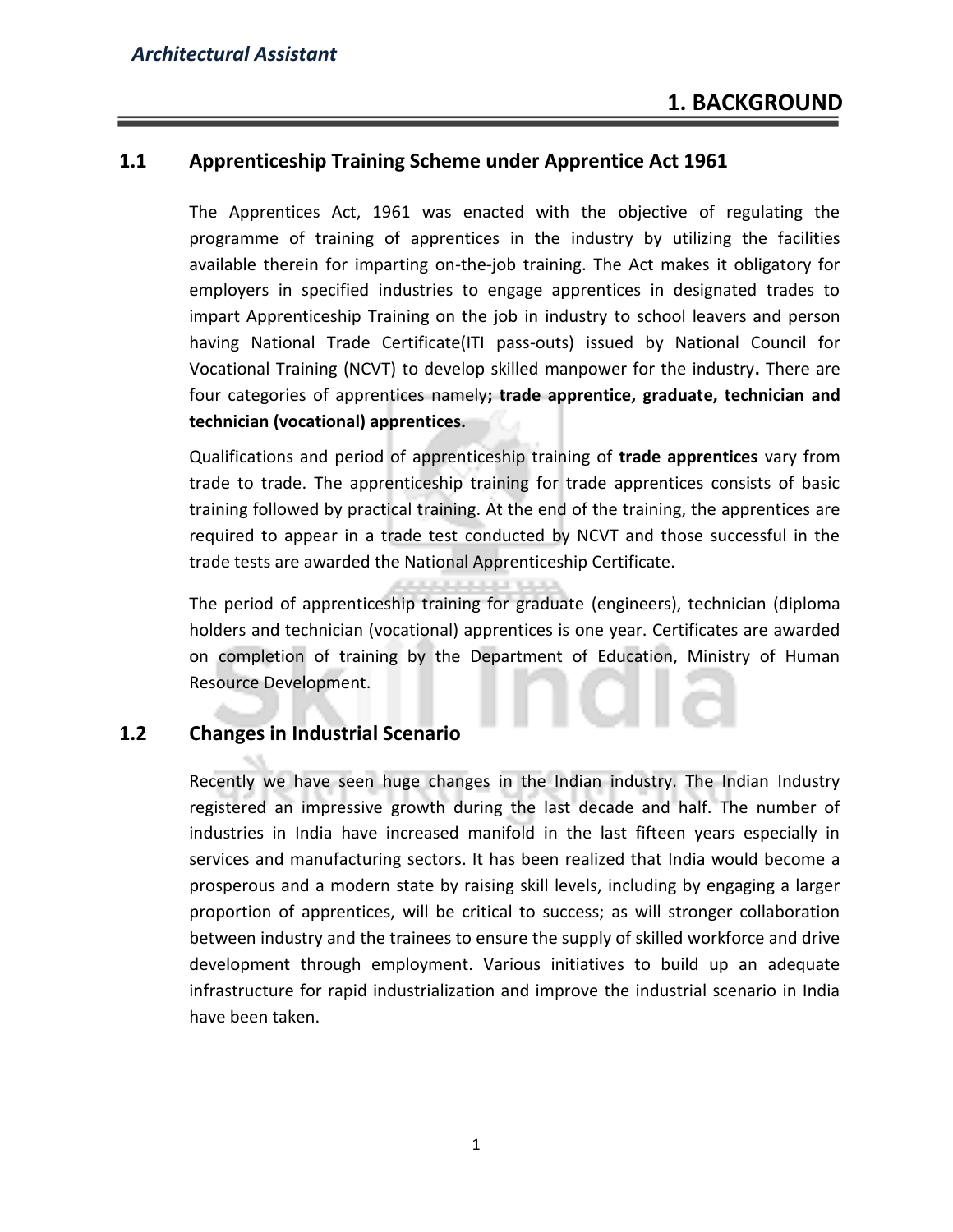# **1.3 Reformation**

The Apprentices Act, 1961 has been amended and brought into effect from 22<sup>nd</sup> December, 2014 to make it more responsive to industry and youth. Key amendments are as given below:

- Prescription of number of apprentices to be engaged at establishment level instead of trade-wise.
- Establishment can also engage apprentices in optional trades which are not designated, with the discretion of entry level qualification and syllabus.
- Establishments have been permitted to outsource basic training in an institute of their choice.
- The burden of compliance on industry has been reduced significantly.



# Skill India कोशल भारत-कुशल भारत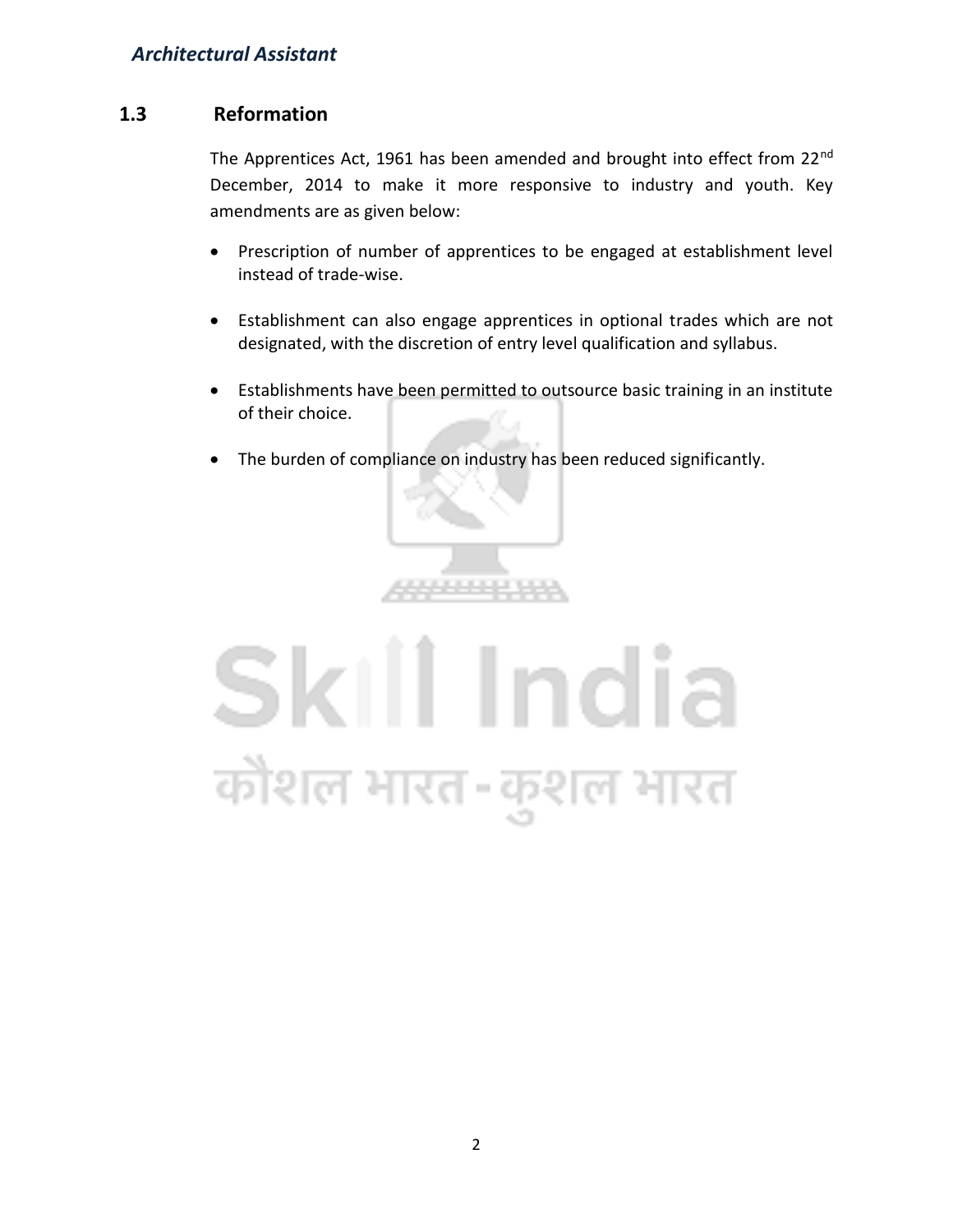# **2.1 GENERAL**

Directorate General of Training (DGT) under Ministry of Skill Development & Entrepreneurship offers range of vocational training courses catering to the need of different sectors of economy/ Labour market. The vocational training programmes are delivered under aegis of National Council of Vocational Training (NCVT). Craftsman Training Scheme (CTS) and Apprenticeship Training Scheme (ATS) are two pioneer programmes of NCVT for propagating vocational training.

Architectural Assistant trade under ATS is one of the most popular courses delivered nationwide through different industries. The course is of two years (02 Blocks) duration. It mainly consists of Domain area and Core area. In the Domain area Trade Theory & Practical impart professional - skills and knowledge, while Core area - Workshop Calculation and science, Engineering Drawing and Employability Skills imparts requisite core skills & knowledge and life skills. After passing out the training programme, the trainee is being awarded National Apprenticeship Certificate (NAC) by NCVT having worldwide recognition.

#### **Broadly candidates need to demonstrate that they are able to:**

- Read & interpret technical parameters/document, plan and organize work processes, identify necessary materials and tools;
- Perform task with due consideration to safety rules, accident prevention regulations and environmental protection stipulations;
- Apply professional skill, knowledge, core skills & employability skills while performing jobs and solve problem during execution.
- Check the job/finishing and assembly as per drawing for functioning, identify and rectify errors in job/assembly.
- Document the technical parameters related to the task undertaken.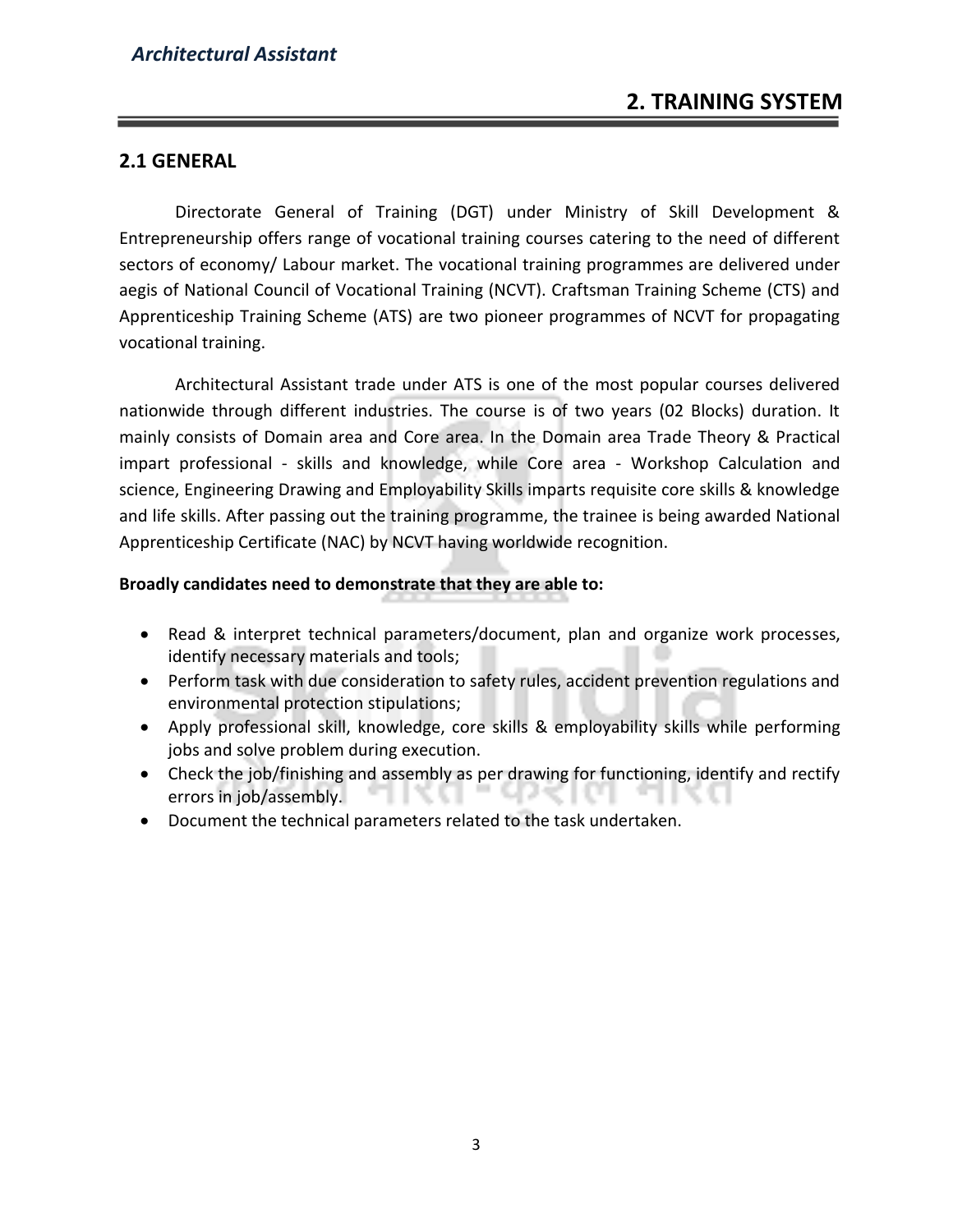# **2.2 CAREER PROGRESSION PATHWAYS**:

- Can join Crafts Instructor Training Scheme (CITS) in the trade for becoming instructor in ITIs.
- Indicative pathways for vertical mobility.



# **2.3 COURSE STRUCTURE:**

Table below depicts the distribution of training hours across various course elements during a period of two years (*Basic Training and On-Job Training*): -

## **Total Training Duration Details: -**

| <b>Time</b><br>(in months)                             | $1 - 3$ | $4 - 12$    | $13 - 15$    | $16 - 24$    |
|--------------------------------------------------------|---------|-------------|--------------|--------------|
| <b>Basic Training</b>                                  | Block-1 |             | $Block - II$ |              |
| <b>Practical Training</b><br>$(On - job)$<br>training) |         | $Block - I$ |              | $Block - II$ |

÷.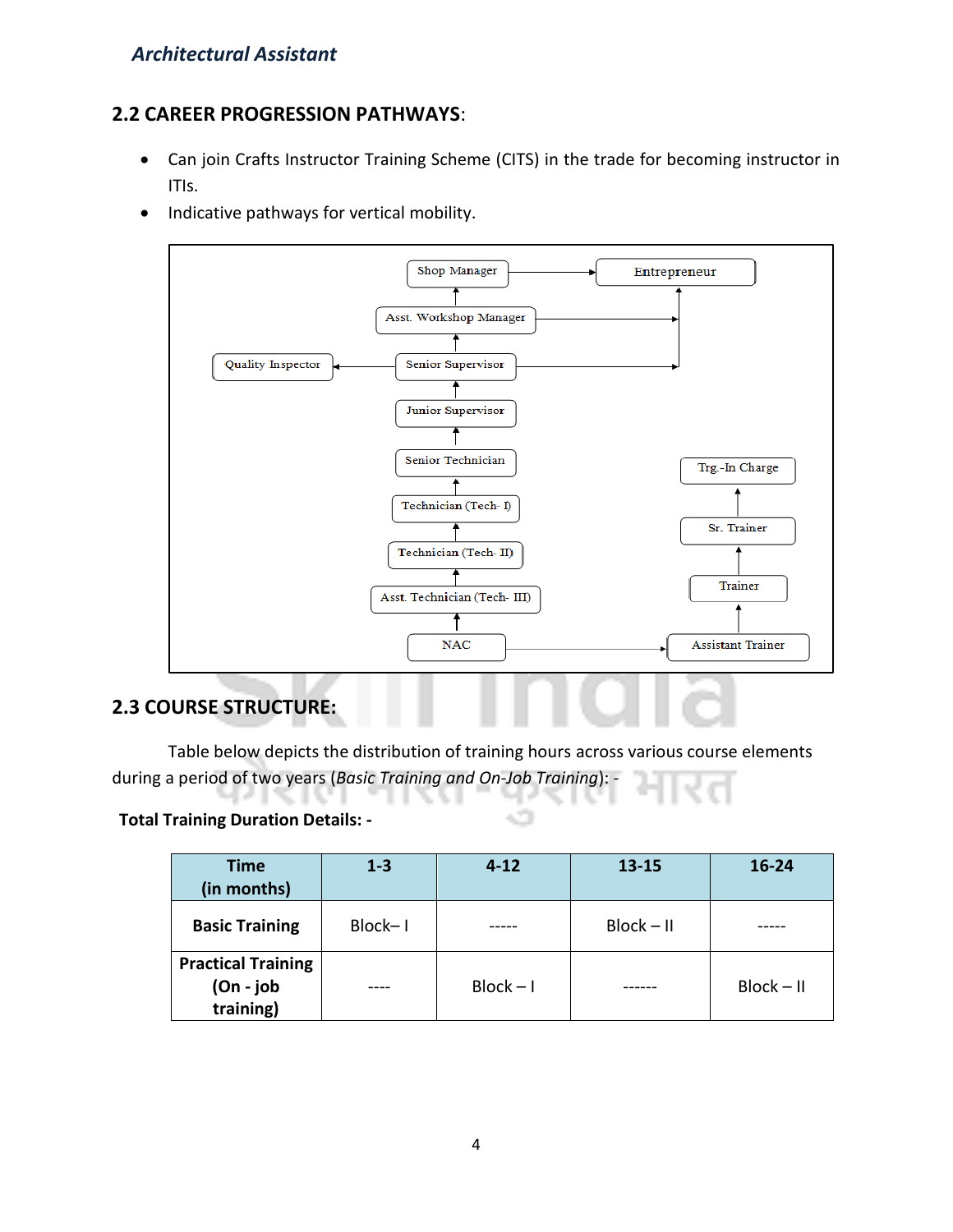#### **A. Basic Training**

For 02 yrs. Course (Engg): (**Total 06 months:** 03 months in 1<sup>st</sup>yr. + 03 months in 2<sup>nd</sup> yr.) For 01 yr. Course (Engg) : (**Total 03 months:** 03 months in 1<sup>st</sup> yr.)

| S No. | <b>Course Element</b>                        | <b>Total Notional Training</b><br><b>Hours</b> |                      |
|-------|----------------------------------------------|------------------------------------------------|----------------------|
|       |                                              | For 02 Yrs.<br>course                          | For 01 Yr.<br>course |
| 1.    | Professional Skill (Trade Practical)         | 550                                            | 275                  |
| 2.    | Professional Knowledge (Trade Theory)        | 240                                            | 120                  |
| 3.    | <b>Workshop Calculation &amp; Science</b>    | 40                                             | 20                   |
| 4.    | <b>Engineering Drawing</b>                   | 60                                             | 30                   |
| 5.    | <b>Employability Skills</b>                  | 110                                            | 55                   |
|       | <b>Total (Including internal assessment)</b> | 1000                                           | 500                  |

#### **B. On-Job Training:-**

For 02 yrs. Course (Engg): (**Total 18 months:** 09 months in 1<sup>st</sup> yr. + 09 months in 2<sup>nd</sup> yr.) Notional Training Hours for On-Job Training: **3120 Hrs**. For 01 yr. course (Engg): (**Total 12 months**).

Notional Training Hours for On-Job Training**: 2080 Hrs**.

## **C. Total Training Hours:-**

| <b>Duration</b>              | <b>Basic Training</b> | <b>On-Job Training</b> | <b>Total</b> |
|------------------------------|-----------------------|------------------------|--------------|
| For 02 yrs. course<br>(Engg) | 1000 hrs.             | 3120 hrs.              | 4120 hrs.    |
| For 01 yr. course<br>(Engg)  | 500 hrs.              | 2080 hrs.              | 2580 hrs.    |

# **2.4 ASSESSMENT & CERTIFICATION:**

The trainee will be tested for his skill, knowledge and attitude during the period of course and at the end of the training programme as notified by Govt of India from time to time. The Employability skills will be tested in first two semesters only.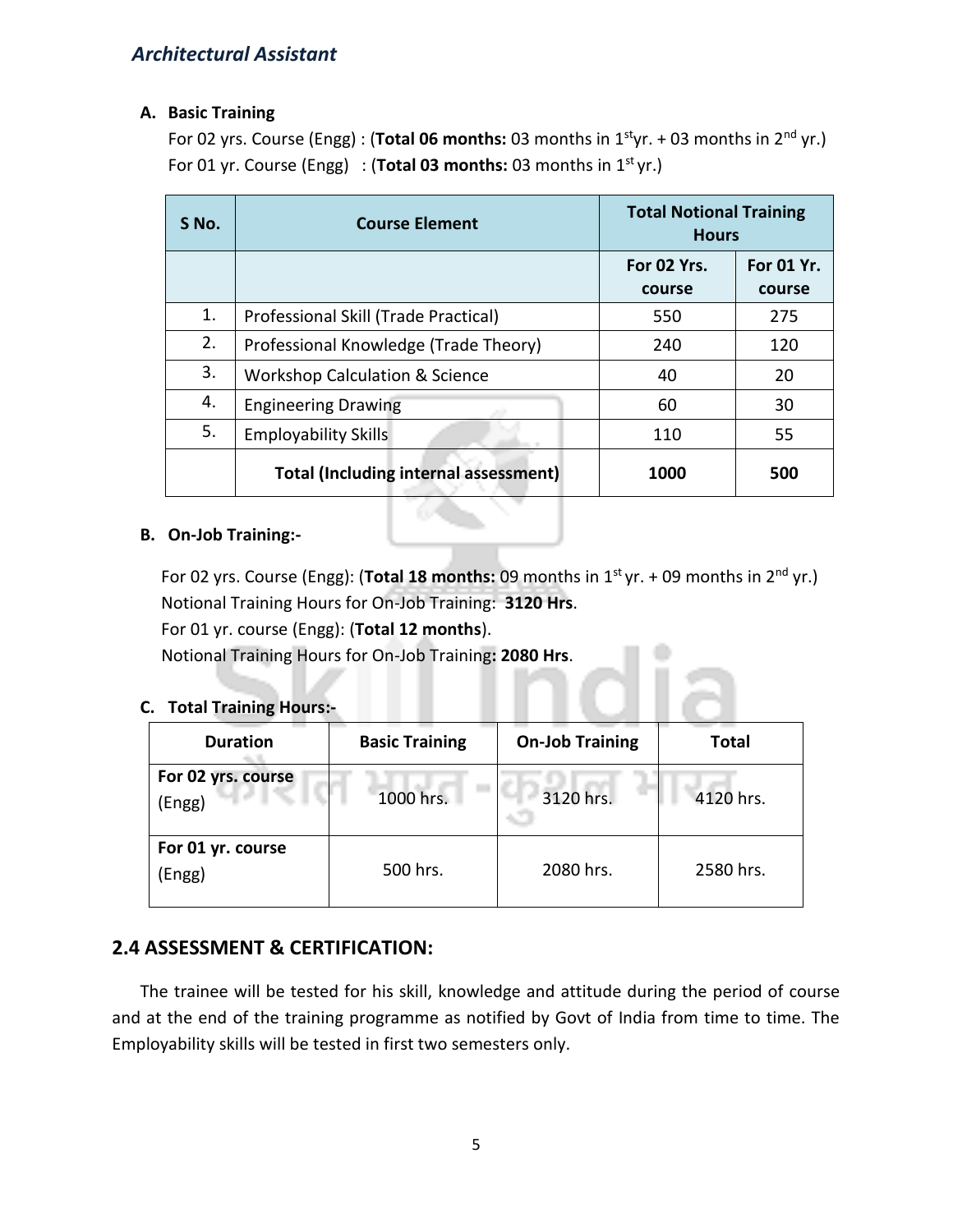a) The **Internal assessment** during the period of training will be done by **Formative assessment method** by testing for assessment criteria listed against learning outcomes. The training institute have to maintain individual *trainee portfolio* as detailed in assessment guideline (section-2.4.2). The marks of internal assessment will be as per the template (Annexure – II).

b) The final assessment will be in the form of summative assessment method. The All India Trade Test for awarding NAC will be conducted by NCVT on completion of course as per guideline of Govt of India. The pattern and marking structure is being notified by govt of India from time to time. **The learning outcome and assessment criteria will be basis for setting question papers for final assessment. The examiner during final examination will also check**  individual trainee's profile as detailed in assessment guideline (section-2.4.2) before giving marks for practical examination.

# **2.4.1 PASS REGULATION**

The minimum pass percent for Practical is 60% & minimum pass percent for Theory subjects 40%. The candidate pass in each subject conducted under all India trade test.

# **2.4.2 ASSESSMENT GUIDELINE**

Appropriate arrangements should be made to ensure that there will be no artificial barriers to assessment. The nature of special needs should be taken into account while undertaking assessment. Due consideration should be given while assessing for team work, avoidance/reduction of scrap/wastage and disposal of scarp/wastage as per procedure, behavioral attitude, sensitivity to environment and regularity in training. The sensitivity towards OSHE and self-learning attitude are to be considered while assessing competency.

Assessment will be evidence based comprising the following:

- Job carried out in labs/workshop
	- Record book/ daily diary
	- Answer sheet of assessment
	- Viva-voce
	- Progress chart
	- Attendance and punctuality
	- Assignment
	- Project work

Evidences of internal assessments are to be preserved until forthcoming semester examination for audit and verification by examination body. The following marking pattern to be adopted while assessing: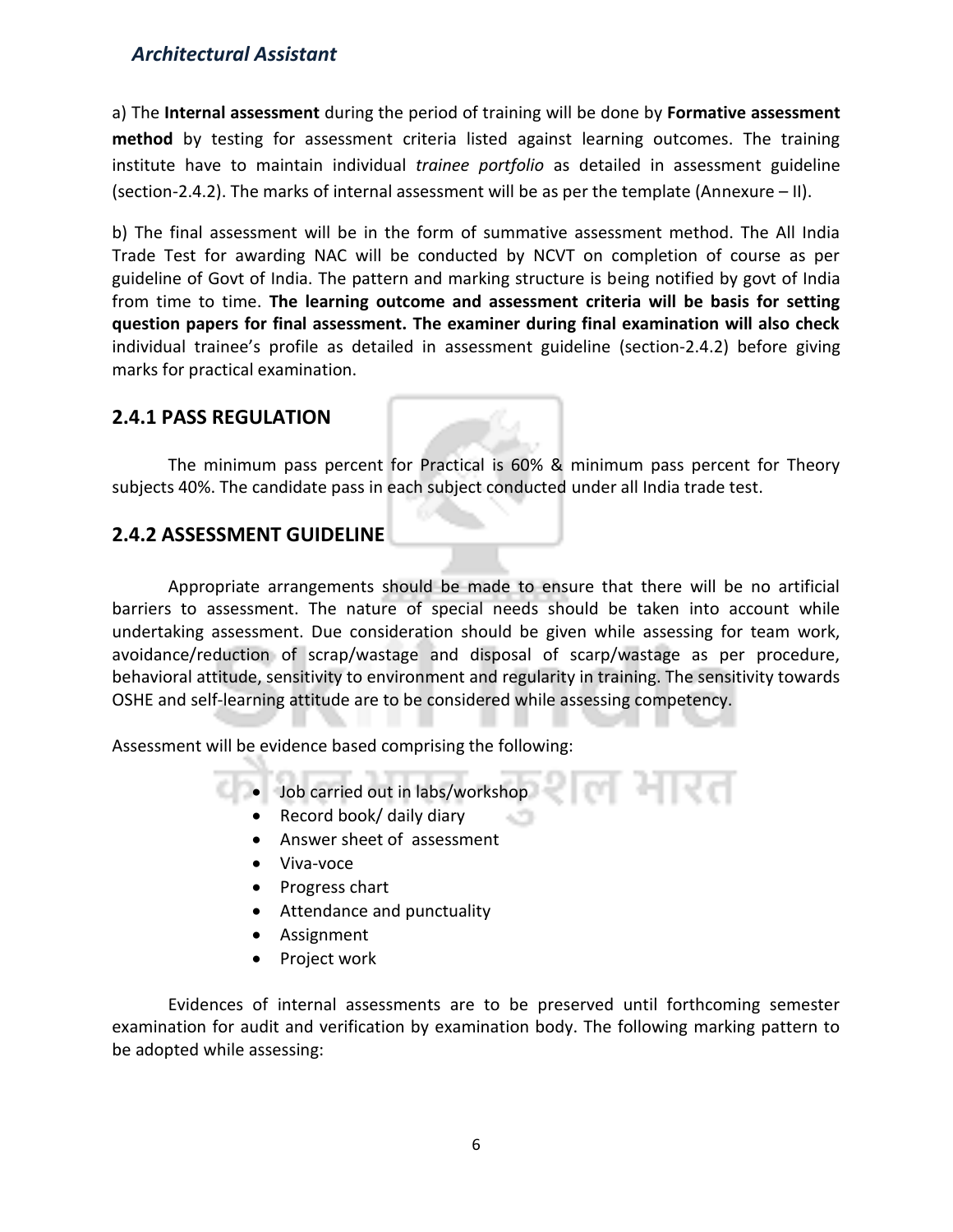| <b>Performance Level</b>                                                                                                                                                                                                                                                                        | <b>Evidence</b>                                                                                                                                                                                                                                                                                                                                                                                  |  |
|-------------------------------------------------------------------------------------------------------------------------------------------------------------------------------------------------------------------------------------------------------------------------------------------------|--------------------------------------------------------------------------------------------------------------------------------------------------------------------------------------------------------------------------------------------------------------------------------------------------------------------------------------------------------------------------------------------------|--|
| (a) Weightage in the range of 60 -75% to be allotted during assessment                                                                                                                                                                                                                          |                                                                                                                                                                                                                                                                                                                                                                                                  |  |
| For performance in this grade, the<br>candidate with occasional guidance and<br>showing due regard for safety procedures<br>and practices, has produced work which<br>demonstrates attainment of an acceptable<br>standard of craftsmanship.                                                    | Demonstration of good skill in the use of<br>$\bullet$<br>hand tools, machine tools and workshop<br>equipment.<br>Below 70% tolerance dimension/accuracy<br>achieved while undertaking different work<br>with those demanded by the<br>component/job/set standards.<br>A fairly good level of neatness and<br>consistency in the finish.<br>Occasional support in completing the<br>project/job. |  |
| (b)Weightage in the range of above75% - 90% to be allotted during assessment                                                                                                                                                                                                                    |                                                                                                                                                                                                                                                                                                                                                                                                  |  |
| For this grade, the candidate, with little<br>guidance and showing due regard for<br>safety procedures and<br>practices, has<br>work<br>which<br>produced<br>demonstrates<br>attainment of a reasonable standard of<br>craftsmanship.                                                           | Good skill levels in the use of hand tools,<br>machine tools and workshop equipment.<br>70-80% tolerance dimension/accuracy<br>achieved while undertaking different work<br>with those demanded by the<br>component/job/set standards.<br>A good level of neatness and consistency in<br>the finish.<br>Little support in completing the<br>project/job.                                         |  |
| (c) Weightage in the range of above 90% to be allotted during assessment                                                                                                                                                                                                                        |                                                                                                                                                                                                                                                                                                                                                                                                  |  |
| performance in this<br>the $ $<br>grade,<br>For<br>candidate, with minimal or no support in<br>organization and execution and with due<br>regard for safety procedures and practices,<br>has produced work which demonstrates<br>attainment of<br>high<br>standard<br>of<br>a<br>craftsmanship. | • High skill levels in the use of hand tools,<br>machine tools and workshop equipment.<br>Above 80% tolerance dimension/accuracy<br>$\bullet$<br>achieved while undertaking different work<br>with those demanded by the<br>component/job/set standards.<br>A high level of neatness and consistency in<br>the finish.<br>Minimal or no support in completing the<br>project.                    |  |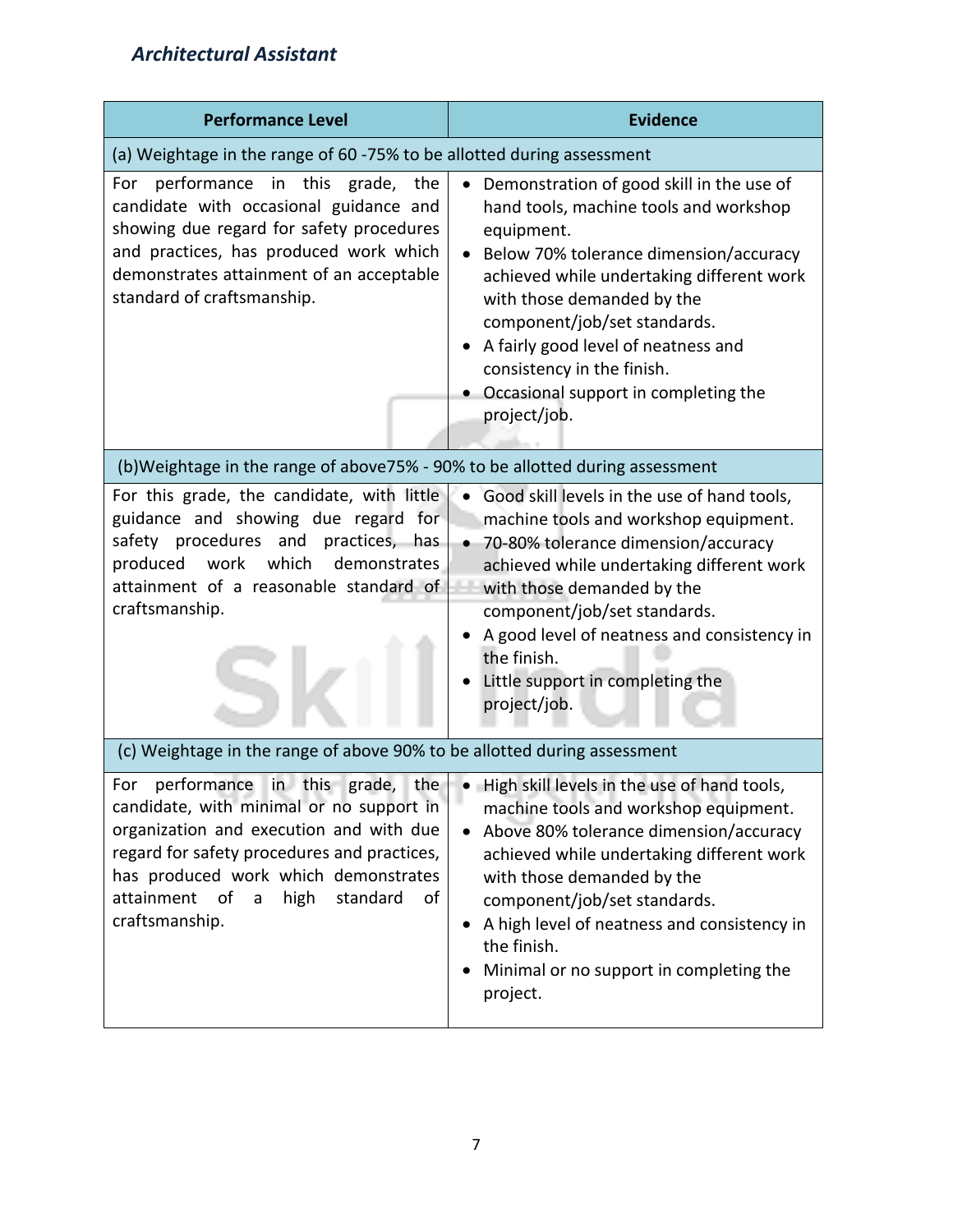#### **Brief description of job roles:**

At the end of course the trainee will be able to**:**

- Work in architectural farm as draughtsman.
- Work in interior office as interior designer.
- Work as site supervisor and surveyor.
- Work in showroom dealing in architectural materials.
- Work in offices dealing in civil work like making of structure drawings.
- Work in manufacturing units of architectural materials like tiles, modular kitchen, and readymade doors etc.
- Work in structural farm as draughtsman.
- Undertake measured surveys of buildings and produce CAD plans, ensuring that accurate and up to date records and attribute information (asset data, condition) are electronically updated onto the Council's Asset Information Systems.
- Determine client's requirements and ensure client's expectations are met and that their participation in the design process is facilitated.

**ARRESTS A** 

**Reference NCO - 2015:** 3118.0100 - Draughts person, Architectural

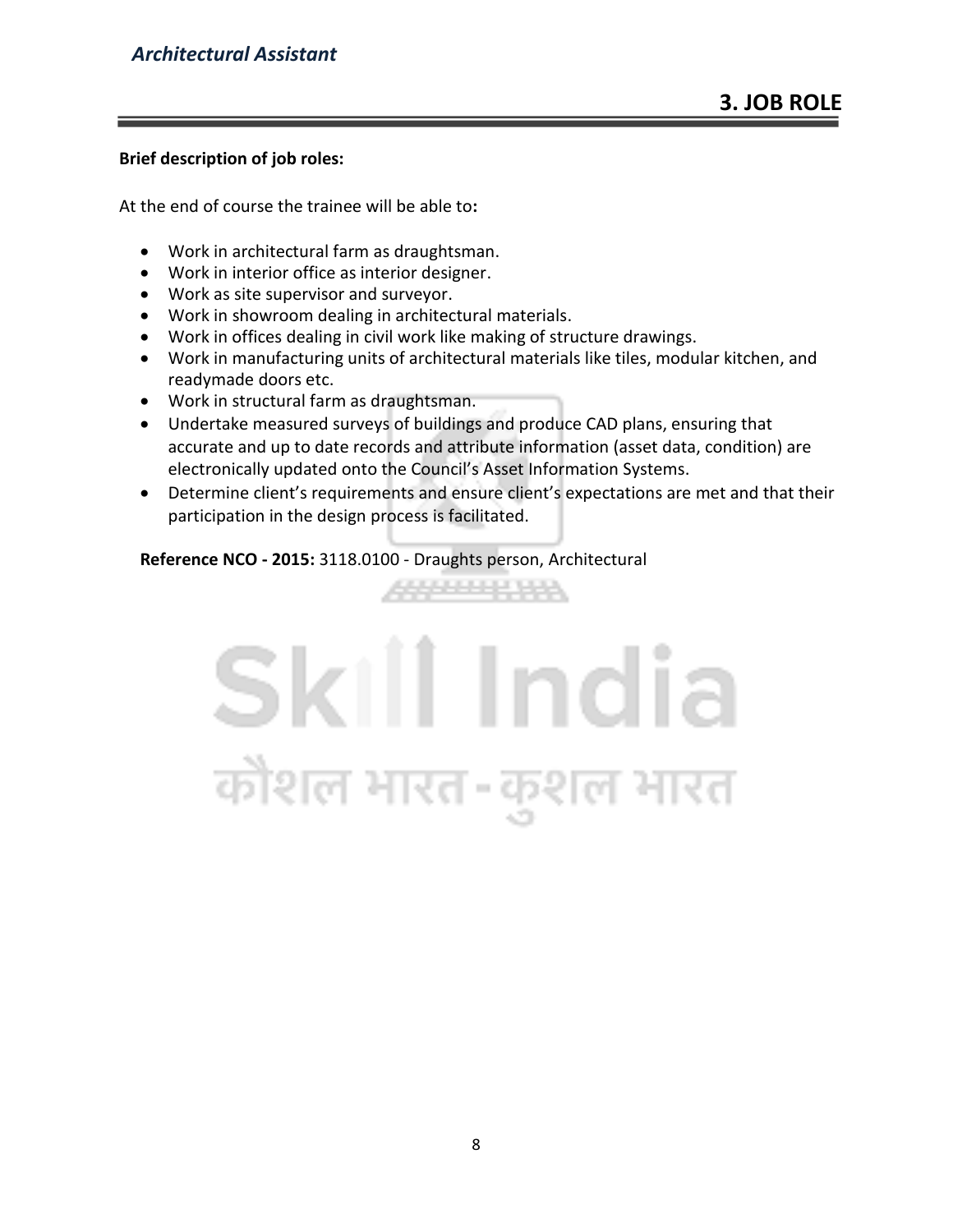NSQF level for Architectural Assistant trade under ATS is **Level 5**

As per notification issued by Govt. of India dated- 27.12.2013 on National Skill Qualification Framework total 10 (Ten) Levels are defined.

Each level of the NSQF is associated with a set of descriptors made up of five outcome statements, which describe in general terms, the minimum knowledge, skills and attributes that a learner needs to acquire in order to be certified for that level.

Each level of the NSQF is described by a statement of learning outcomes in five domains, known as level descriptors. These five domains are:

- a. Process
- b. Professional Knowledge
- c. Professional Skill
- d. Core Skill
- e. Responsibility

The Broad Learning outcome of Architectural Assistant trade under ATS mostly matches with the Level descriptor at Level- 5.

The NSQF level-5 descriptor is given below:

| <b>Level</b> | <b>Process</b><br><b>Required</b> | Professional<br><b>Knowledge</b> | <b>Professional</b><br><b>Skill</b> | <b>Core Skill</b> | <b>Responsibility</b> |
|--------------|-----------------------------------|----------------------------------|-------------------------------------|-------------------|-----------------------|
| Level 5      | Job that                          | Knowledge of                     | A range of                          | <b>Desired</b>    | Responsibility        |
|              | requires well                     | facts, principles,               | cognitive and                       | mathematical      | for own work          |
|              | developed                         | processes and                    | practical skills                    | skill,            | and                   |
|              | skill, with clear general         |                                  | required to                         | understanding     | Learning and          |
|              | choice of                         | concepts, in a                   | accomplish                          | of social,        | some                  |
|              | procedures in                     | field of                         | tasks and solve                     | political and     | responsibility        |
|              | familiar                          | work                             | problem by                          | some skill of     | for other's           |
|              | context.                          | or study                         | selecting and                       | collecting and    | works and             |
|              |                                   |                                  | applying basic                      | organizing        | learning.             |
|              |                                   |                                  | methods, tools,                     | information,      |                       |
|              |                                   |                                  | materials and                       | communication.    |                       |
|              |                                   |                                  | information.                        |                   |                       |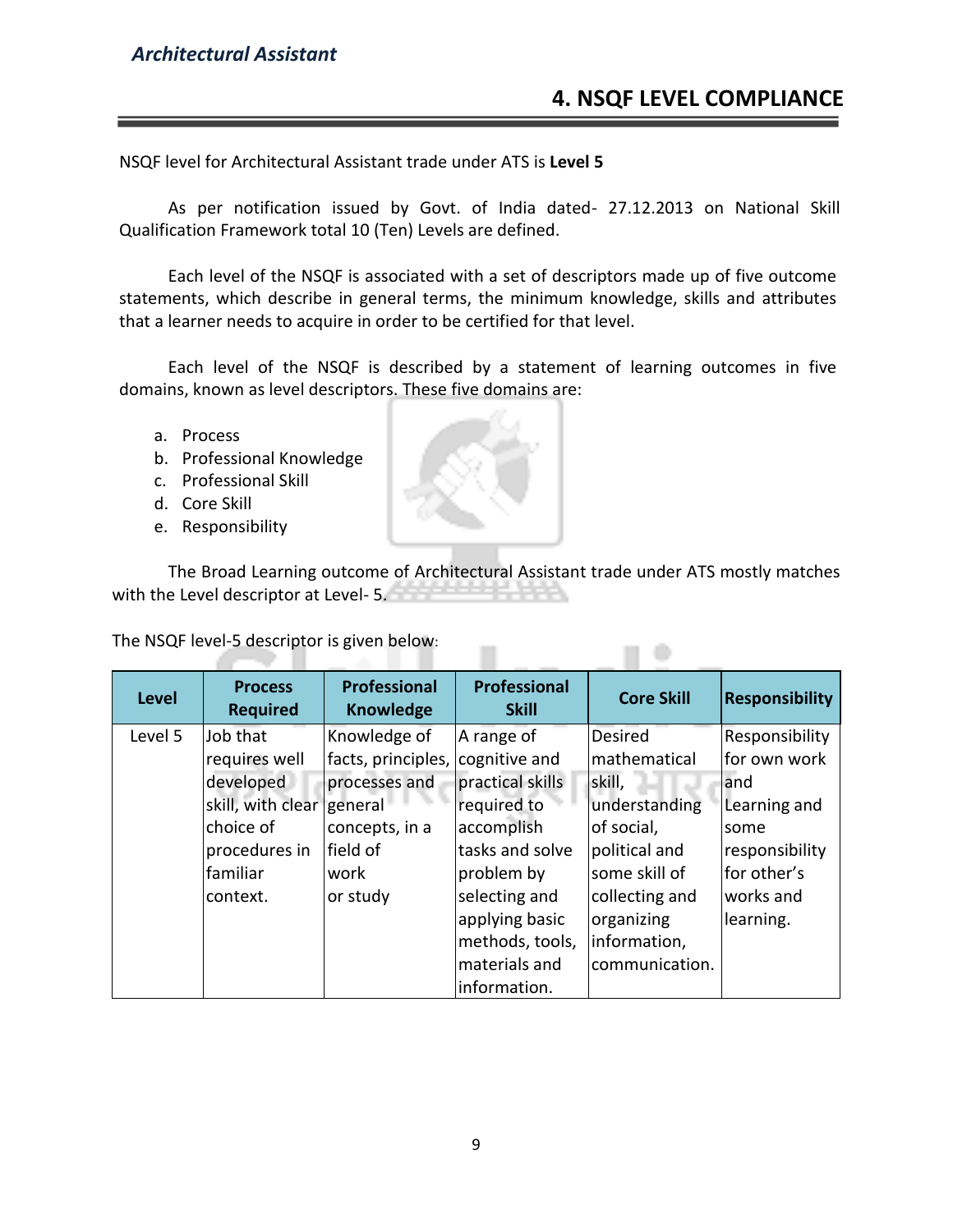# **5. GENERAL INFORMATION**

| <b>Name of the Trade</b>                                                           | ARCHITECTURAL ASSISTANT                                                                                                                                                                         |
|------------------------------------------------------------------------------------|-------------------------------------------------------------------------------------------------------------------------------------------------------------------------------------------------|
| <b>NCO CODE</b>                                                                    | 3118.0100                                                                                                                                                                                       |
| <b>NSQF Level</b>                                                                  | Level $-5$                                                                                                                                                                                      |
| <b>Duration of Apprenticeship</b><br><b>Training</b><br>(Basic Training + On-Job   | Two years (02 Blocks each of one year duration).                                                                                                                                                |
| Training)<br><b>Duration of Basic Training</b>                                     | a) Block $-I$ : 3 months<br>b) Block $- II : 3$ months<br><b>Total duration of Basic Training: 6 months</b>                                                                                     |
| <b>Duration of On-Job Training</b>                                                 | a) Block-I: 9 months<br>b) Block-II: 9 months<br><b>Total duration of Practical Training: 18 months</b>                                                                                         |
| <b>Entry Qualification</b>                                                         | Passed 10 <sup>th</sup> Class with Science and Mathematics under<br>10+2 system of Education or its equivalent.                                                                                 |
| <b>Selection of Apprentices</b>                                                    | The apprentices will be selected as per Apprenticeship Act<br>amended time to time.                                                                                                             |
| <b>Instructors Qualification for</b><br><b>Basic Training</b>                      | As per ITI instructors qualifications as amended time to time<br>for the specific trade.                                                                                                        |
| <b>Infrastructure for Basic</b><br><b>Training</b>                                 | As per related trades of ITI.                                                                                                                                                                   |
| <b>Examination</b>                                                                 | The internal examination/assessment will be held on<br>completion of each block.<br>Final examination for all subjects will be held at the end of<br>course and same will be conducted by NCVT. |
| <b>Rebate to Ex-ITI Trainees</b>                                                   | 01 year                                                                                                                                                                                         |
| <b>CTS trades eligible for</b><br><b>Architectural Assistant</b><br>Apprenticeship | <b>Architectural Assistant.</b>                                                                                                                                                                 |

## *Note:*

- *Industry may impart training as per above time schedule for different block, however this is not fixed. The industry may adjust the duration of training considering the fact that all the components under the syllabus must be covered. However the flexibility should be given keeping in view that no safety aspects is compromised.*
- *For imparting Basic Training the industry to tie-up with ITIs having such specific trade and affiliated to NCVT.*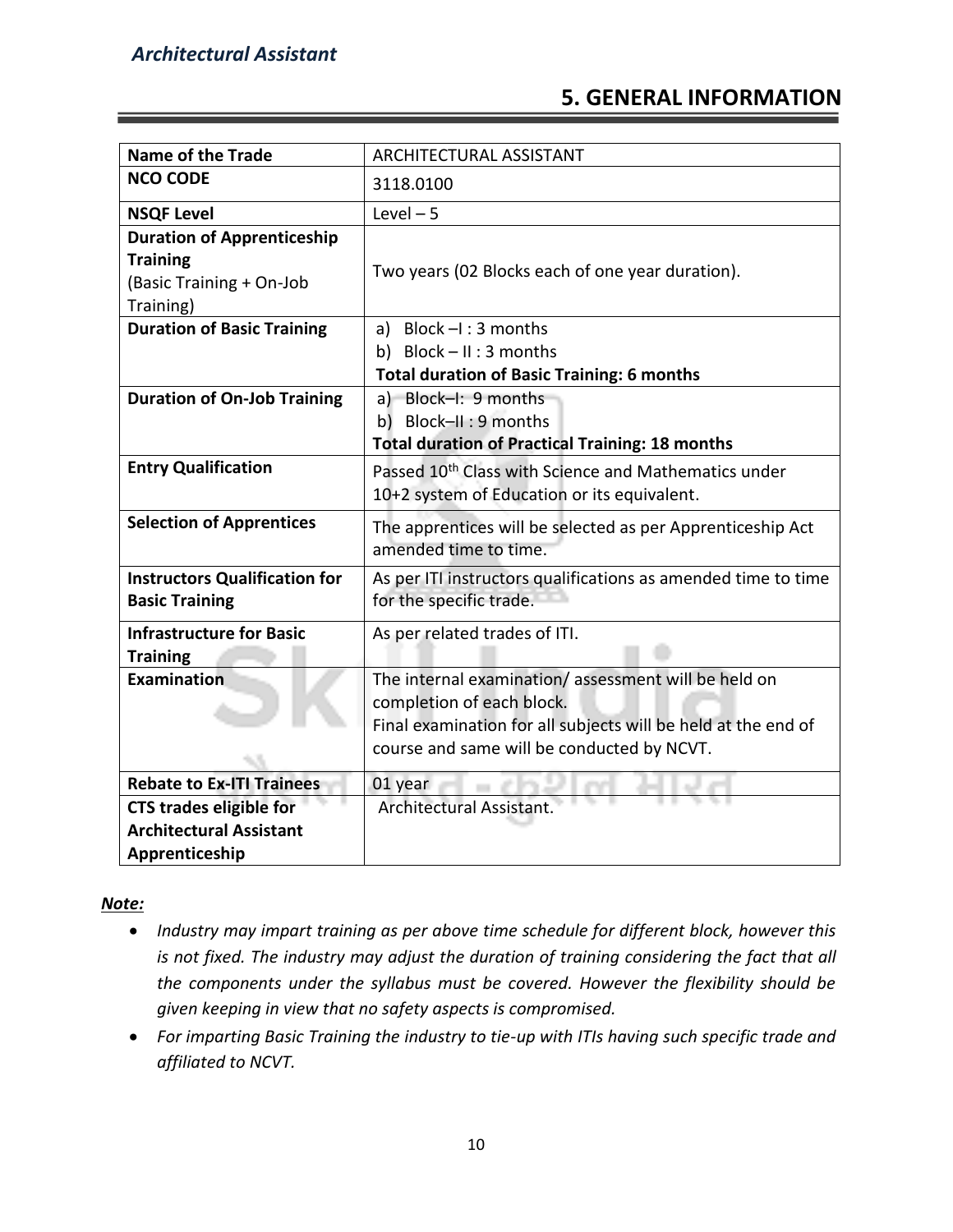# **6.1 GENERIC LEARNING OUTCOME**

The following are minimum broad Common Occupational Skills/ Generic Learning Outcome after completion of the Architectural Assistant course of 02 years duration under ATS.

#### **Block I & II:-**

- 1. Recognize & comply safe working practices, environment regulation and housekeeping.
- 2. Understand and explain different mathematical calculation & science in the field of study including basic electrical. *[Different mathematical calculation & science -Work, Power & Energy, Algebra, Geometry & Mensuration, Trigonometry, Heat & Temperature, Levers & Simple machine, graph, Statistics, Centre of gravity, Power transmission, Pressure].*
- 3. Interpret specifications, different engineering drawing and apply for different application in the field of work. *[Different engineering drawing-Geometrical construction, Dimensioning, Layout, Method of representation, Symbol, scales, Different Projections, Machined components & different thread forms, Assembly drawing, Sectional views, Estimation of material, Electrical & electronic symbol].*
- 4. Select and ascertain measuring instrument and measure dimension of components and record data.
- 5. Explain the concept in productivity, quality tools, and labour welfare legislation and apply such in day to day work to improve productivity & quality.
- 6. Explain energy conservation, global warming and pollution and contribute in day to day work by optimally using available resources.
- 7. Explain personnel finance, entrepreneurship and manage/organize related task in day to day work for personal & societal growth.
- 8. Plan and organize the work related to the occupation.

# **6.2 SPECIFIC LEARNING OUTCOME**

#### **Block – I**

- 1. Identify and use different type of Scales.
- 2. Identify and use printout drawings of all types of sizes.
- 3. Identify and use Brick and stone masonry.
- 4. Draw sketches of landscape, monuments etc.
- 5. Define Theories of colors for various color scheme.
- 6. Design and Draw different types of Arches and Lintels.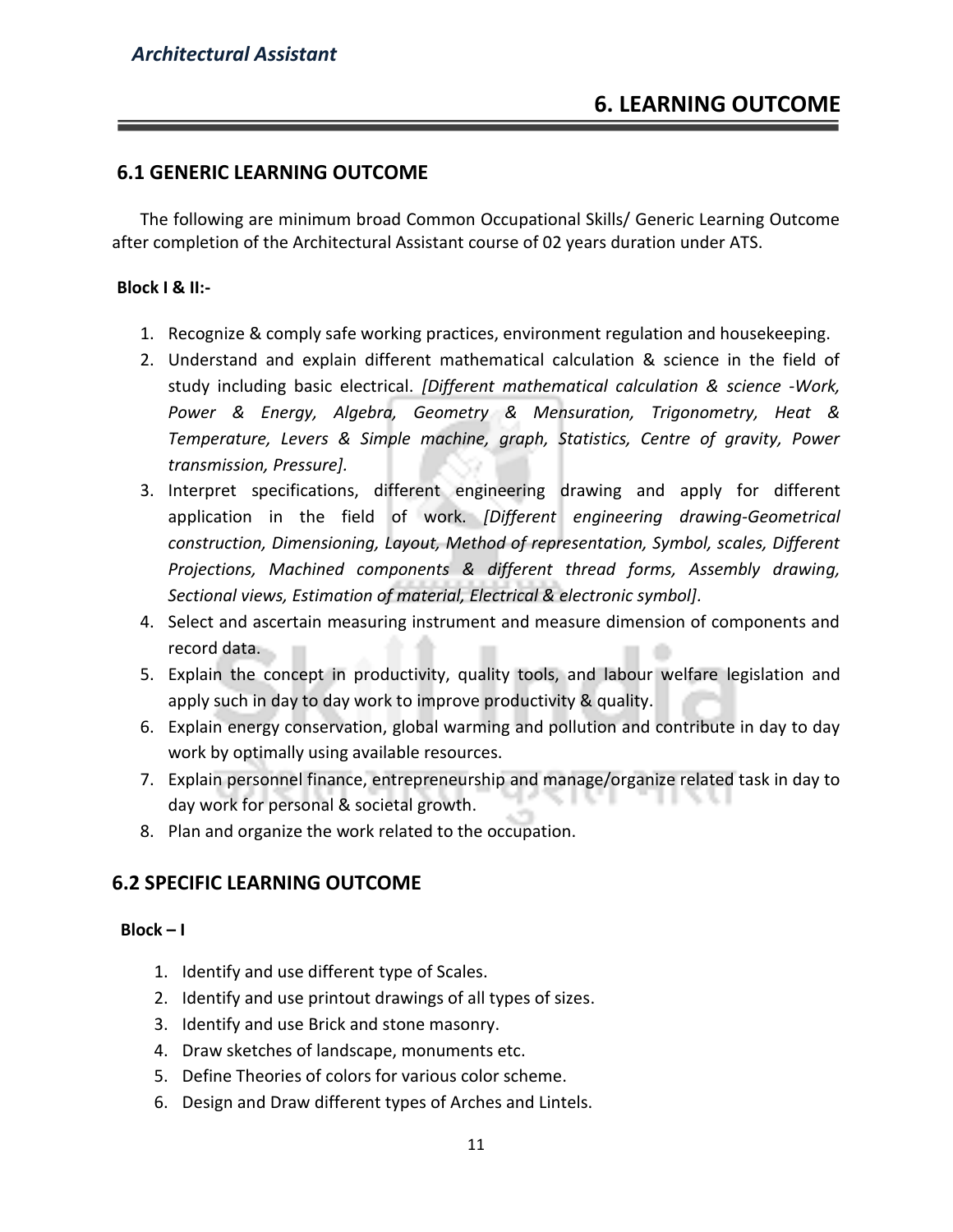- 7. Identify and use different types of materials used in buildings i.e. flooring, walls, ceiling, DPC etc.
- 8. Operate Computer and able to draw various drawing using Autocad.
- 9. Design and draw different types of doors and windows.
- 10. Plan and draw Schematic plan preparation.
- 11. Identify and use by Law's as per drawing.

#### **Block – II**

- 12. Identify and use Aesthetic components of design.
- 13. Design and draw stairs, flooring.
- 14. Design and draw roof and roof covering.
- 15. Identify and use fire protection.
- 16. Plan and draw Sanction drawing preparation.
- 17. Design and draw Working Drawing of building.
- 18. Plan and draw sanitation and drainage.
- 19. Draw buildings Plumbing layout and rain water harvesting.
- 20. Design and Draw buildings Electrical layout.
- 21. Identify and use Local rates & availability of materials and labours.
- 22. Prepare Estimates of project.
- 23. Layout development plan as per local municipal by laws SUDA, PWD/CPWD.

*Note: Learning outcomes are reflection of total competencies of a trainee and assessment will be carried out as per assessment criteria.*

कोशल भारत-कुशल भारत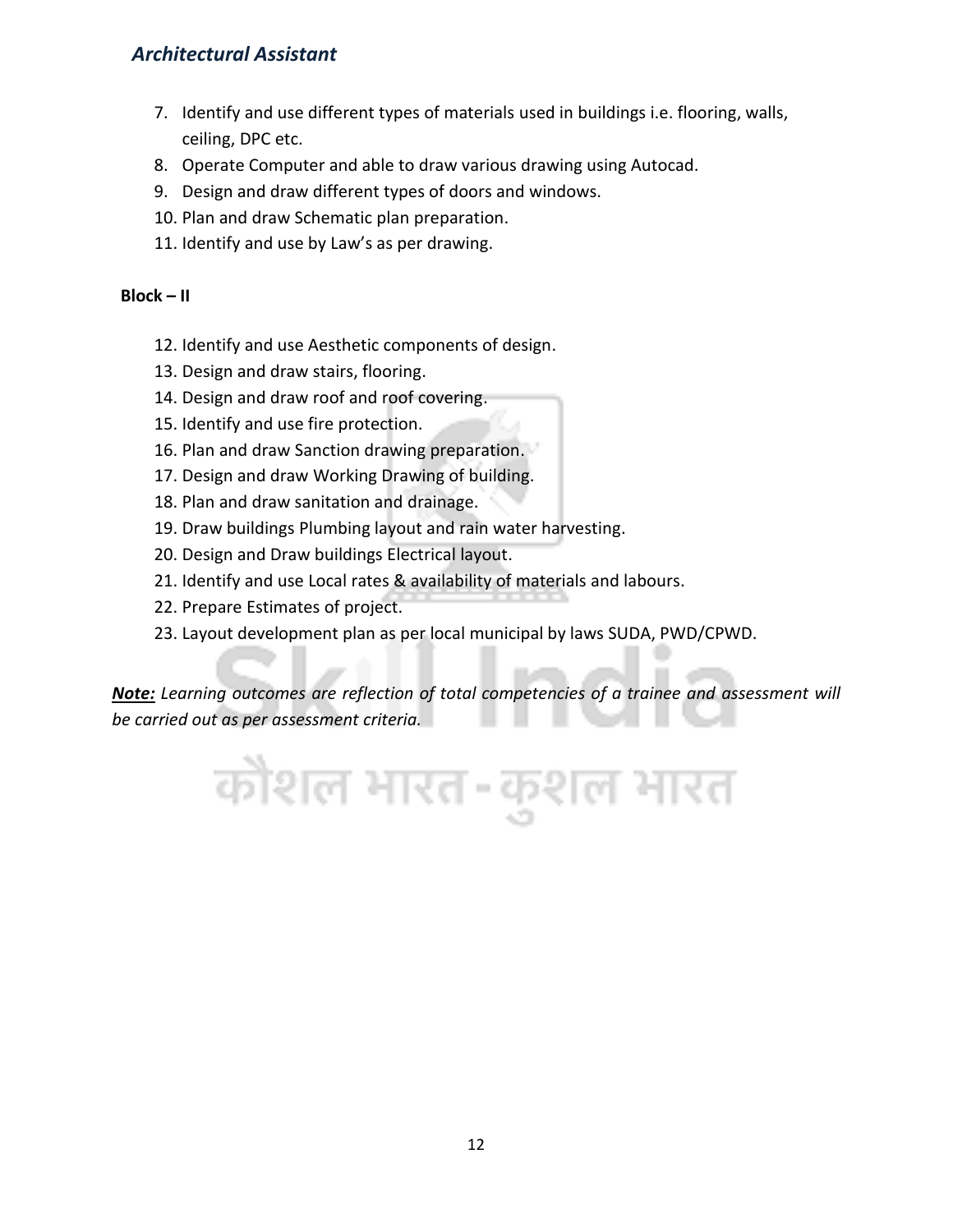# **7. LEARNING OUTCOME WITH ASSESSMENT CRITERIA**

|                                                                                              | <b>GENERIC LEARNING OUTCOME</b>                                                                                                                                                                    |
|----------------------------------------------------------------------------------------------|----------------------------------------------------------------------------------------------------------------------------------------------------------------------------------------------------|
| <b>LEARNING OUTCOMES</b>                                                                     | <b>ASSESSMENT CRITERIA</b>                                                                                                                                                                         |
| 1. Recognize & comply safe<br>working practices, environment<br>regulation and housekeeping. | 1.1<br>Follow and maintain procedures to achieve a<br>working<br>environment<br>safe<br>line<br>with<br>in<br>occupational health and safety regulations and<br>requirements.                      |
|                                                                                              | 1.2<br>Recognize and report all unsafe situations<br>according to site policy.                                                                                                                     |
|                                                                                              | 1.3<br>Identify and take necessary precautions on fire<br>and safety hazards and report according to site<br>policy and procedures.                                                                |
|                                                                                              | 1.4<br>Identify, handle and<br>store / dispose<br>off<br>dangerous/unsalvageable goods and substances<br>according to site policy and procedures following<br>safety regulations and requirements. |
|                                                                                              | 1.5<br>Identify and observe site policies and procedures<br>in regard to illness or accident.                                                                                                      |
|                                                                                              | 1.6<br>Identify safety alarms accurately.                                                                                                                                                          |
|                                                                                              | 1.7<br>Report supervisor/ Competent of authority in the                                                                                                                                            |
|                                                                                              | event of accident or sickness of any staff and                                                                                                                                                     |
|                                                                                              | record accident details correctly according to site                                                                                                                                                |
|                                                                                              | accident/injury procedures.                                                                                                                                                                        |
|                                                                                              | 1.8<br>Identify and observe site evacuation procedures<br>according to site policy.                                                                                                                |
|                                                                                              | 1.9<br>Identify Personal Productive Equipment (PPE) and<br>use the same as per related working environment.                                                                                        |
|                                                                                              | 1.10<br>Identify basic first aid and use them under<br>different circumstances.                                                                                                                    |
|                                                                                              | 1.11<br>Identify different fire extinguisher and use the<br>same as per requirement.                                                                                                               |
|                                                                                              | 1.12<br>Identify environmental pollution & contribute to<br>avoidance of same.                                                                                                                     |
|                                                                                              | 1.13<br>Take opportunities to use energy and materials in<br>an environmentally friendly manner.                                                                                                   |
|                                                                                              | 1.14<br>Avoid waste and dispose waste as per procedure.                                                                                                                                            |
|                                                                                              | Recognize different components of 5S and apply<br>1.15                                                                                                                                             |
|                                                                                              | the same in the working environment.                                                                                                                                                               |
|                                                                                              |                                                                                                                                                                                                    |
| Understand,<br>2.<br>explain                                                                 | Explain concept of basic science related to the field<br>2.1                                                                                                                                       |
| different<br>mathematical                                                                    | such as Material science, Mass, weight, density,                                                                                                                                                   |
| calculation & science in the                                                                 | heat & temperature, force,<br>speed, velocity,                                                                                                                                                     |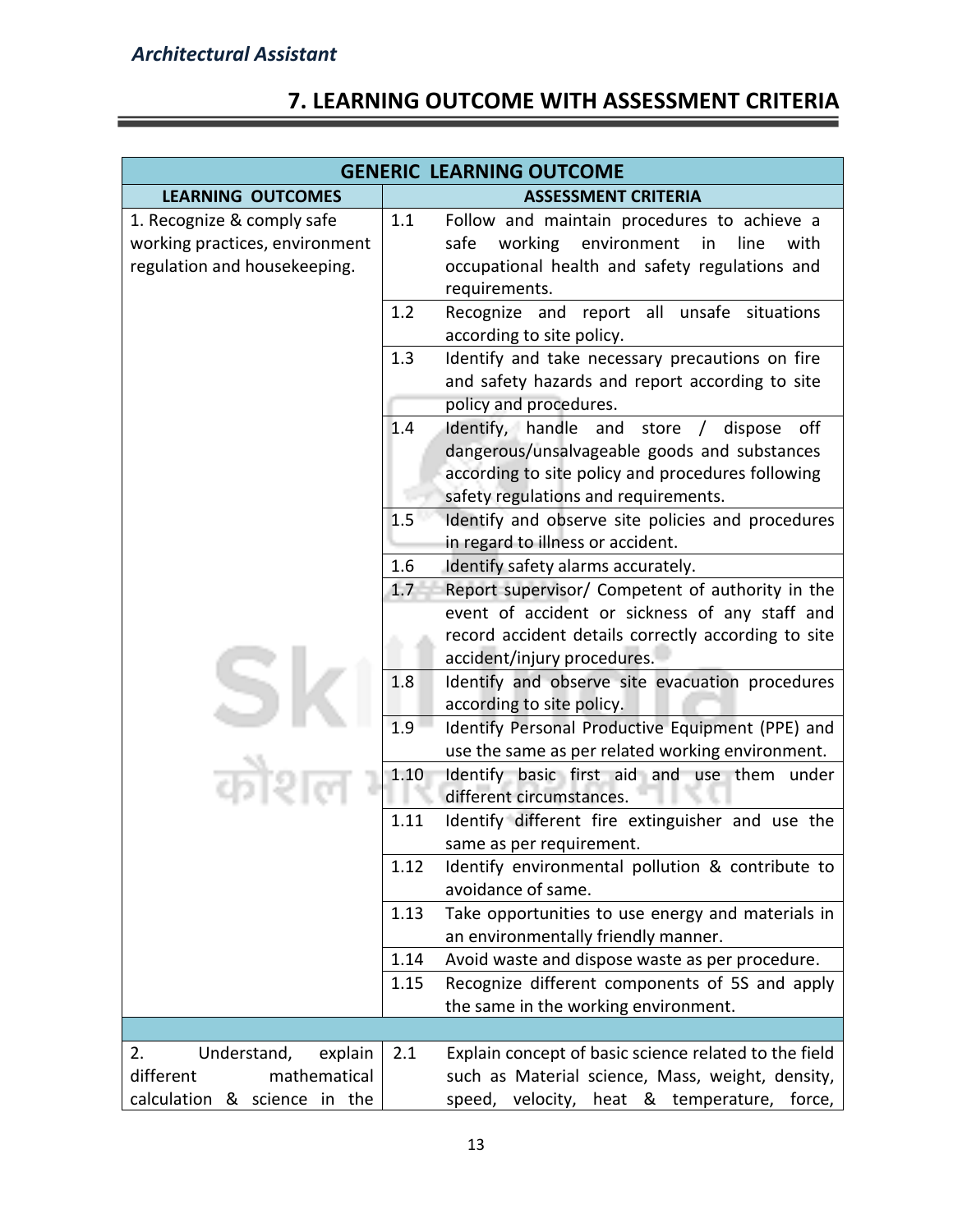| field of study including basic<br>electrical and                                                                                                                                                                                                                                                          | motion, pressure, heat treatment, centre of<br>gravity, friction.                                                                                                                                           |
|-----------------------------------------------------------------------------------------------------------------------------------------------------------------------------------------------------------------------------------------------------------------------------------------------------------|-------------------------------------------------------------------------------------------------------------------------------------------------------------------------------------------------------------|
| day<br>apply<br>in<br>to<br>day                                                                                                                                                                                                                                                                           | 2.2<br>Measure dimensions as per drawing.                                                                                                                                                                   |
| work.[Different mathematical<br>calculation & science -Work,                                                                                                                                                                                                                                              | 2.3<br>Use scale/ tapes to measure for<br>fitting<br>to<br>specification.                                                                                                                                   |
| Power &<br>Energy, Algebra,<br>&                                                                                                                                                                                                                                                                          | 2.4<br>Comply given tolerance.                                                                                                                                                                              |
| Mensuration,<br>Geometry<br>Trigonometry,<br>Heat<br>&<br>Temperature, Levers & Simple<br>machine, graph, Statistics,<br>of<br>gravity,<br>Power<br>Centre                                                                                                                                                | 2.5<br>of<br>list<br>appropriate<br>materials<br>Prepare<br>by<br>interpreting detail drawings and<br>determine<br>quantities of such materials.<br>2.6<br>Ensure dimensional accuracy of assembly by using |
| transmission, Pressure].                                                                                                                                                                                                                                                                                  | different instruments/gauges.<br>2.7<br>Explain basic electricity, insulation & earthing.                                                                                                                   |
|                                                                                                                                                                                                                                                                                                           |                                                                                                                                                                                                             |
|                                                                                                                                                                                                                                                                                                           |                                                                                                                                                                                                             |
| specifications,<br>3.<br>Interpret<br>different engineering drawing                                                                                                                                                                                                                                       | 3.1<br>Read & interpret the information on drawings and<br>apply in executing practical work.                                                                                                               |
| for<br>different<br>apply<br>and<br>application in the field of work.                                                                                                                                                                                                                                     | 3.2<br>Read & analyse the specification to ascertain the<br>material requirement, tools, and machining                                                                                                      |
| [Different engineering drawing-                                                                                                                                                                                                                                                                           | /assembly/maintenance parameters.                                                                                                                                                                           |
| Geometrical<br>construction,<br>Dimensioning, Layout, Method<br>representation,<br>Symbol,<br>of<br>Different Projections,<br>scales,<br>Machined components<br>- &<br>different thread<br>forms,<br>Assembly drawing,<br>Sectional<br>views, Estimation of material,<br>Electrical & electronic symbol]. | 3.3<br>Encounter drawings with missing/unspecified key<br>information and make own calculations to fill in<br>missing dimension/parameters to carry out the<br>work.                                        |
|                                                                                                                                                                                                                                                                                                           |                                                                                                                                                                                                             |
| 4. Select and ascertain<br>measuring instrument and<br>measure dimension of                                                                                                                                                                                                                               | 4.1<br>Select appropriate measuring instruments such as<br>micrometers, vernier calipers, dial gauge, bevel<br>protector and height gauge (as per tool list).                                               |
| components and record data.                                                                                                                                                                                                                                                                               | Ascertain the functionality & correctness of the<br>4.2<br>instrument.                                                                                                                                      |
|                                                                                                                                                                                                                                                                                                           | 4.3<br>Measure dimension of the components & record<br>data to analyse the with given<br>drawing/measurement.                                                                                               |
|                                                                                                                                                                                                                                                                                                           |                                                                                                                                                                                                             |
| Explain<br>the<br>concept<br>5.<br>in<br>productivity, quality tools, and                                                                                                                                                                                                                                 | 5.1<br>Explain the concept of productivity and quality<br>tools and apply during execution of job.                                                                                                          |
| labour welfare legislation and<br>apply such in day to day work                                                                                                                                                                                                                                           | 5.2<br>Understand the basic concept of labour welfare<br>legislation and adhere to responsibilities and                                                                                                     |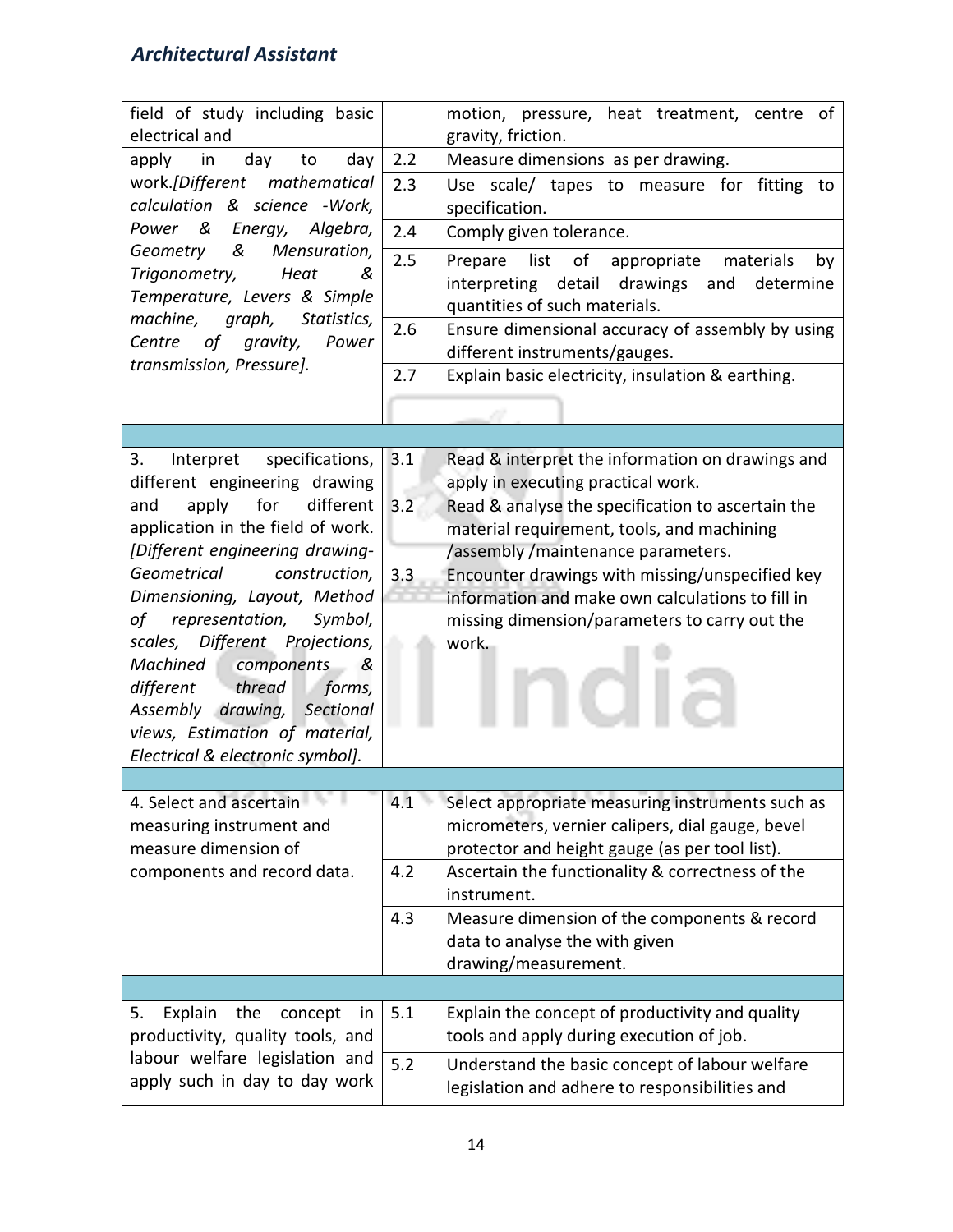| &<br>productivity<br>to<br>improve<br>quality.                                                                                                              |            | remain sensitive towards such laws.                                                                                                                                                                                                                                                                                                                    |
|-------------------------------------------------------------------------------------------------------------------------------------------------------------|------------|--------------------------------------------------------------------------------------------------------------------------------------------------------------------------------------------------------------------------------------------------------------------------------------------------------------------------------------------------------|
|                                                                                                                                                             | 5.3        | Knows benefits guaranteed under various acts.                                                                                                                                                                                                                                                                                                          |
|                                                                                                                                                             |            |                                                                                                                                                                                                                                                                                                                                                        |
| 6. Explain energy conservation,<br>global warming and pollution<br>and contribute in day to day<br>optimally<br>by<br>using<br>work<br>available resources. | 6.1<br>6.2 | Explain the concept of energy conservation, global<br>pollution and utilize the available<br>warming,<br>recourses optimally & remain sensitive to avoid<br>environment pollution.<br>Dispose waste following standard procedure.                                                                                                                      |
|                                                                                                                                                             |            |                                                                                                                                                                                                                                                                                                                                                        |
| 7. Explain personnel finance,                                                                                                                               | 7.1        | Explain personnel finance and entrepreneurship.                                                                                                                                                                                                                                                                                                        |
| entrepreneurship and<br>manage/organize related task<br>in day to day work for personal<br>& societal growth.                                               | 7.2<br>7.3 | Explain role of Various Schemes and Institutes for<br>self-employment i.e. DIC, SIDA, SISI, NSIC, SIDO,<br>Idea for financing/ non financing support agencies<br>to familiarizes with the Policies /Programmes &<br>procedure & the available scheme.<br>Prepare Project report to become an entrepreneur<br>for submission to financial institutions. |
|                                                                                                                                                             |            |                                                                                                                                                                                                                                                                                                                                                        |
| 8. Plan and organize the work<br>related to the occupation.                                                                                                 | 8.1<br>8.2 | Use documents, drawings and recognize hazards in<br>the work site.<br>Plan workplace/assembly location with due                                                                                                                                                                                                                                        |
|                                                                                                                                                             |            | consideration to operational stipulation.                                                                                                                                                                                                                                                                                                              |
|                                                                                                                                                             | 8.3        | Communicate effectively with others and plan<br>project tasks.                                                                                                                                                                                                                                                                                         |
|                                                                                                                                                             | 8.4        | Assign roles and responsibilities of the co-trainees                                                                                                                                                                                                                                                                                                   |
|                                                                                                                                                             |            | for execution of the task effectively and monitor<br>the same.                                                                                                                                                                                                                                                                                         |
|                                                                                                                                                             |            | <b>SPECIFIC OUTCOME</b>                                                                                                                                                                                                                                                                                                                                |
|                                                                                                                                                             |            | Rlock I & II (Section:10 in the competency based curriculum)                                                                                                                                                                                                                                                                                           |

**Block-I & II (Section:10 in the competency based curriculum)**

*Assessment Criteria i.e. the standard of performance, for each specific learning outcome mentioned under block – I & block – II (section: 10) must ensure that the trainee achieves well developed skill with clear choice of procedure in familiar context. Assessment criteria should broadly cover the aspect of Planning (Identify, ascertain, estimate etc.); Execution (perform, illustration, demonstration etc. by applying 1) a range of cognitive and practical skills required to accomplish tasks and solve problems by selecting and applying basic methods, tools, materials and information 2) Knowledge of facts, principles, processes, and general concepts, in a field of work or study 3)Desired Mathematical Skills and some skill of collecting and organizing information, communication) and Checking/ Testing to ensure functionality during the assessment of each outcome. The assessments parameters must also ascertain that the candidate is responsible for own work and learning and some responsibility for other's work and learning.*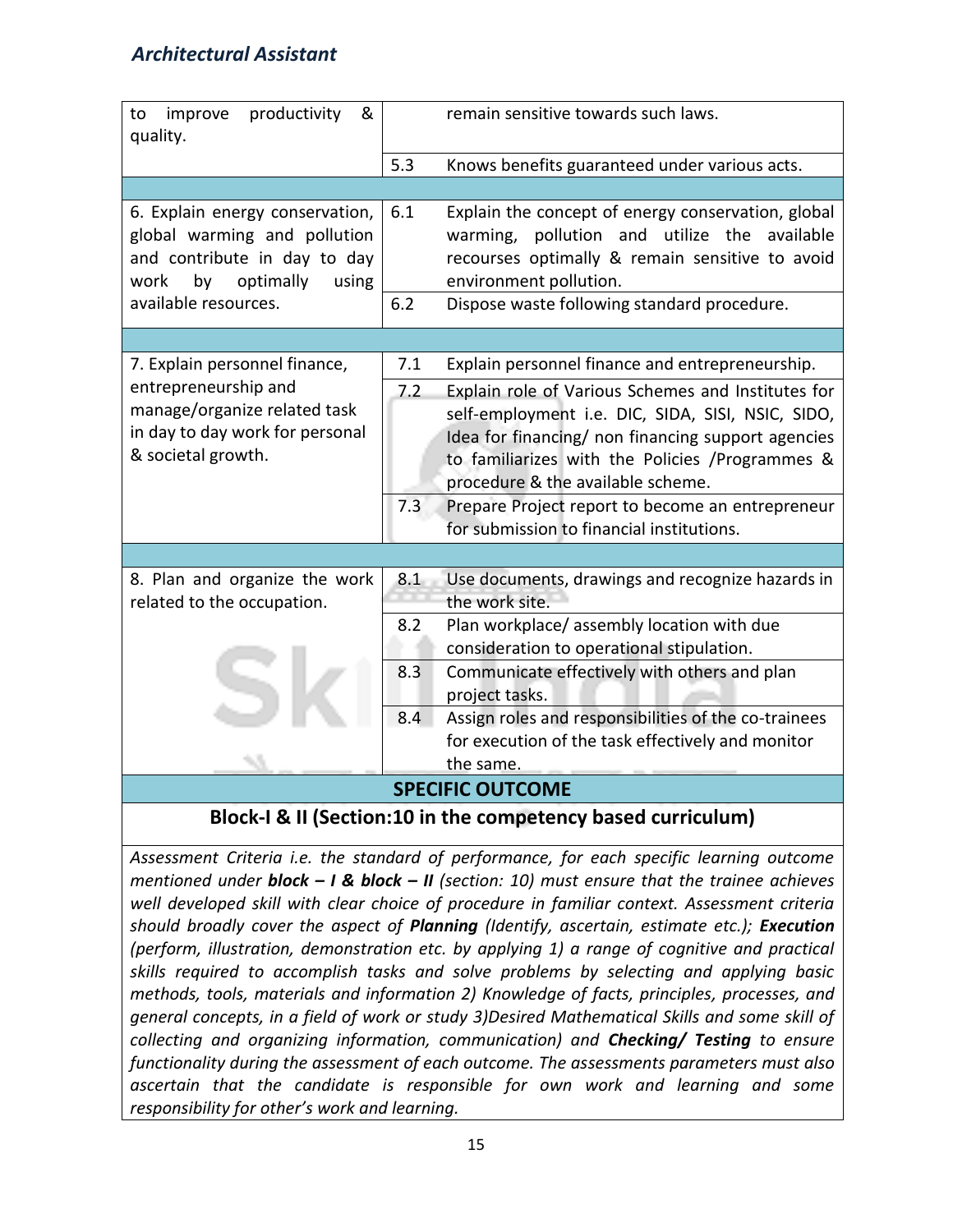# **BASIC TRAINING (Block – I)**

# **Duration: (03) Three Months**

| <b>Week</b><br>No. | <b>Professional Skills (Trade Practical)</b>                                                                                                                                                                                                                                                                                                                                                                                                                                                                                                                                                             | <b>Professional Knowledge (Trade Theory)</b>                                                                                                                                                                                                                                                                                                                                                                                                                                                                                                                                                                                                                                                                                                                                                                                                                                                                                                                                                      |
|--------------------|----------------------------------------------------------------------------------------------------------------------------------------------------------------------------------------------------------------------------------------------------------------------------------------------------------------------------------------------------------------------------------------------------------------------------------------------------------------------------------------------------------------------------------------------------------------------------------------------------------|---------------------------------------------------------------------------------------------------------------------------------------------------------------------------------------------------------------------------------------------------------------------------------------------------------------------------------------------------------------------------------------------------------------------------------------------------------------------------------------------------------------------------------------------------------------------------------------------------------------------------------------------------------------------------------------------------------------------------------------------------------------------------------------------------------------------------------------------------------------------------------------------------------------------------------------------------------------------------------------------------|
| 1                  | Safety: - its importance, classification,<br>personal, general, workshop and job<br>safety.<br>Occupational health and safety.<br>Basic injury prevention, Basic first aid,<br>Hazard identification and avoidance,<br>safety signs for Danger, Warning,<br>caution & personal safety message.<br>Preventive measures for electrical<br>accidents & steps to be taken in such<br>accidents.<br>Importance of housekeeping & good<br>shop floor practices.<br>Disposal procedure of waste materials<br>like cotton waste, metal chips/burrs<br>etc.<br>Fire& safety: Use of Fire extinguishers.<br>कोशल भ | Importance of safety and general<br>precautions observed in the in the<br>industry/shop floor. All necessary<br>guidance to be provided to the new<br>comers to become familiar with the<br>working of Institute system including<br>stores procedures.<br>Introduction of First aid. Safety attitude<br>development of the trainee by educating<br>him to use Personal Protective Equipment<br>$(PPE)$ .<br>Response to emergencies eg; power<br>failure, fire, and system failure.<br>Accidents- Definition types and causes.<br>First-Aid, nature and causes of injury and<br>utilization of first-aid.<br>Introduction to 5S concept & its<br>application.<br>Fire: - Types, causes and prevention<br>methods. Fire Extinguisher, its types.<br>Define<br>environment,<br>environment<br>Pollution, Pollutants, type of Pollution (Air<br>pollution, water pollution, soil pollution<br>pollution,<br>thermal<br>pollution,<br>noise<br>radiation.<br>Global warming its causes and remedies. |
|                    |                                                                                                                                                                                                                                                                                                                                                                                                                                                                                                                                                                                                          | Industrial Waste its types, sources and<br>waste Management.                                                                                                                                                                                                                                                                                                                                                                                                                                                                                                                                                                                                                                                                                                                                                                                                                                                                                                                                      |
| $\overline{2}$     | <b>Brick Masonry</b>                                                                                                                                                                                                                                                                                                                                                                                                                                                                                                                                                                                     | <b>Bricks</b>                                                                                                                                                                                                                                                                                                                                                                                                                                                                                                                                                                                                                                                                                                                                                                                                                                                                                                                                                                                     |
|                    | Sizes of brick and brick tiles                                                                                                                                                                                                                                                                                                                                                                                                                                                                                                                                                                           | Definition, classification, properties and                                                                                                                                                                                                                                                                                                                                                                                                                                                                                                                                                                                                                                                                                                                                                                                                                                                                                                                                                        |
|                    | English and Flemish bond- for half<br>$\bullet$                                                                                                                                                                                                                                                                                                                                                                                                                                                                                                                                                          | uses of brick.                                                                                                                                                                                                                                                                                                                                                                                                                                                                                                                                                                                                                                                                                                                                                                                                                                                                                                                                                                                    |
|                    | brick thick wall and one brick thick<br>wall                                                                                                                                                                                                                                                                                                                                                                                                                                                                                                                                                             | Characteristics of good brick.                                                                                                                                                                                                                                                                                                                                                                                                                                                                                                                                                                                                                                                                                                                                                                                                                                                                                                                                                                    |
| 3                  | <b>Stone masonry</b>                                                                                                                                                                                                                                                                                                                                                                                                                                                                                                                                                                                     | <b>Stones</b>                                                                                                                                                                                                                                                                                                                                                                                                                                                                                                                                                                                                                                                                                                                                                                                                                                                                                                                                                                                     |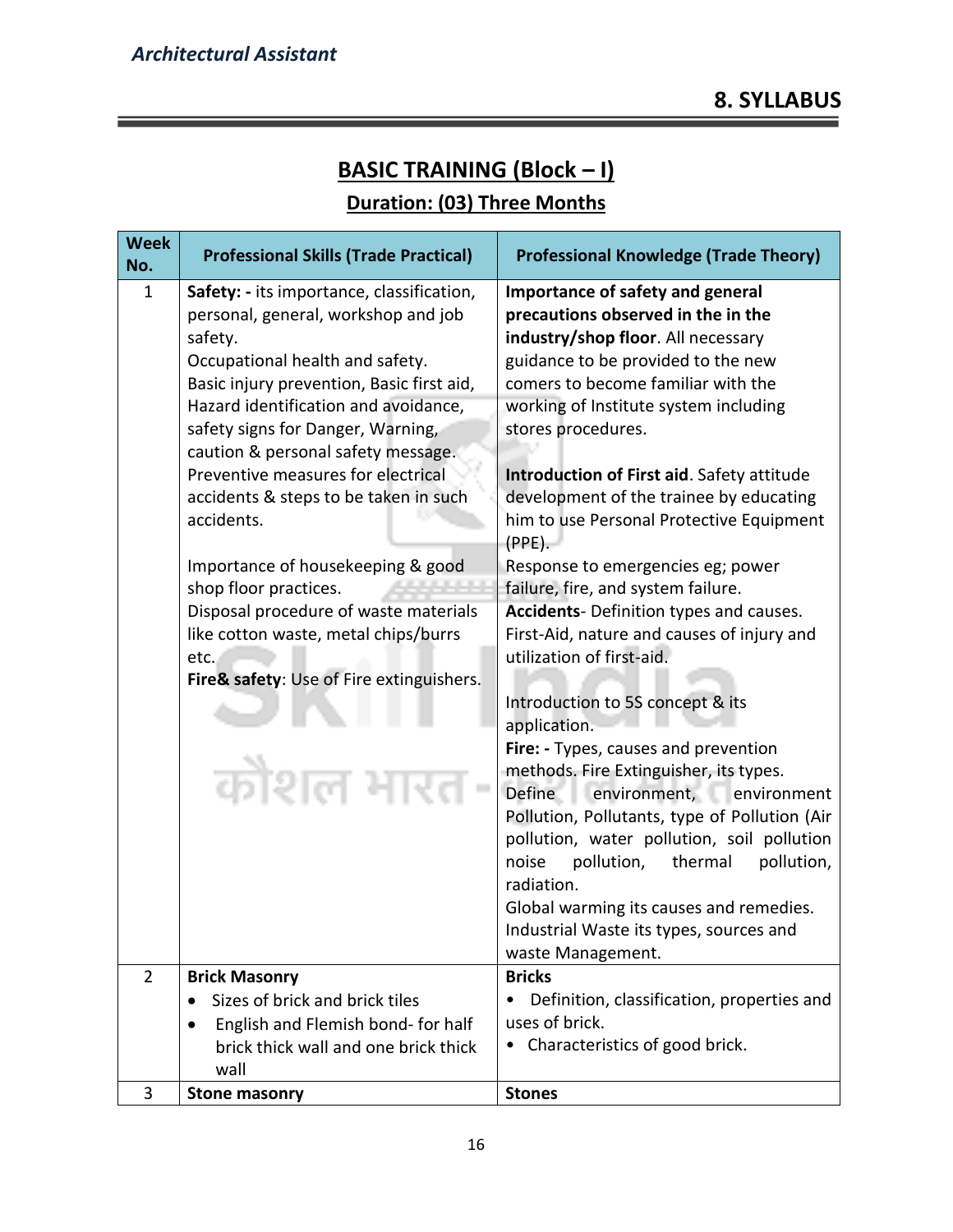|                | Coarsed rubble, uncoarsed rubble<br>masonry.<br>Ashlar - chamfered masonry. | • Uses of stones.<br>• Classification of rocks.<br>• Characteristics of good building stones. |
|----------------|-----------------------------------------------------------------------------|-----------------------------------------------------------------------------------------------|
| $\overline{4}$ | Sketches of landscape/ monuments                                            | Lime-                                                                                         |
|                | with water colors, pencil colors,<br>crayons.                               | Definition, classification, properties and<br>uses of lime.                                   |
|                |                                                                             | Surkhi - Definition and uses.                                                                 |
|                |                                                                             | Sand -Definition, uses and classification.                                                    |
| 5              | Color schemes - monochromatic, tones                                        | Foundation-Definition, Types of                                                               |
|                | and shades in any creative pattern.                                         | foundation (pile, raft, spread mat, column,<br>retaining wall).                               |
| 6              | Detail sketches of various types of                                         | Concrete Masonry- Openings, Reinforced                                                        |
|                | concrete masonry.                                                           | And Mortar-Openings, Reinforced &                                                             |
|                | Detail sketches of various types of                                         | Motor for Concrete Masonry.                                                                   |
|                | carpentry joints.<br>Composition of pattern using different.                | Carpentry Joints- Technical terms &                                                           |
|                | textures using different grade of                                           | Classification of joints.                                                                     |
|                | pencils (H, HB, B, 2B etc).                                                 |                                                                                               |
| 7              | Detail at plinth level, on terrace and                                      | Damp proof Course: Damp proof                                                                 |
|                | basement floor.                                                             | treatments in building                                                                        |
| 8              | Detail of Wooden lintel, stone lintel,                                      | Lintels - Purpose and types                                                                   |
|                | brick lintel, steel lintel, RCC lintel,                                     | Arches: Classification of arches and                                                          |
|                | chajjas.                                                                    | Materials used for construction.                                                              |
| 9              | Details of Paneled door, flush door,                                        | Doors -Size of doors, Door frame, Types of                                                    |
|                | batten and ledged door, Glazed door,                                        | doors.                                                                                        |
|                | sliding door, revolving door.                                               |                                                                                               |
| 10             | Casement window, louvered window,                                           | <b>Windows</b> - Size of window & Classification                                              |
|                | ventilator and its details.                                                 | of windows                                                                                    |
|                |                                                                             |                                                                                               |
| 11             | Creating detailed Auto-CAD drawing of building components, rooms with fully |                                                                                               |
|                | dimensioned and specifications.                                             |                                                                                               |
| 12             | Project on Total station survey, use,                                       | <b>Byelaws</b> - General terminology used in                                                  |
|                | method of plotting, checks and                                              | buildings.                                                                                    |
|                | adjustment of errors, setting out of                                        |                                                                                               |
| 13             | building, centre line of building.                                          |                                                                                               |
|                |                                                                             | <b>Internal Assessment/Examination 03days</b>                                                 |

**NOTE: -** *More emphasis to be given on video/real-life pictures during theoretical classes. Some real-life pictures/videos of related industry operations may be shown to the trainees to give a feel of Industry and their future assignment.*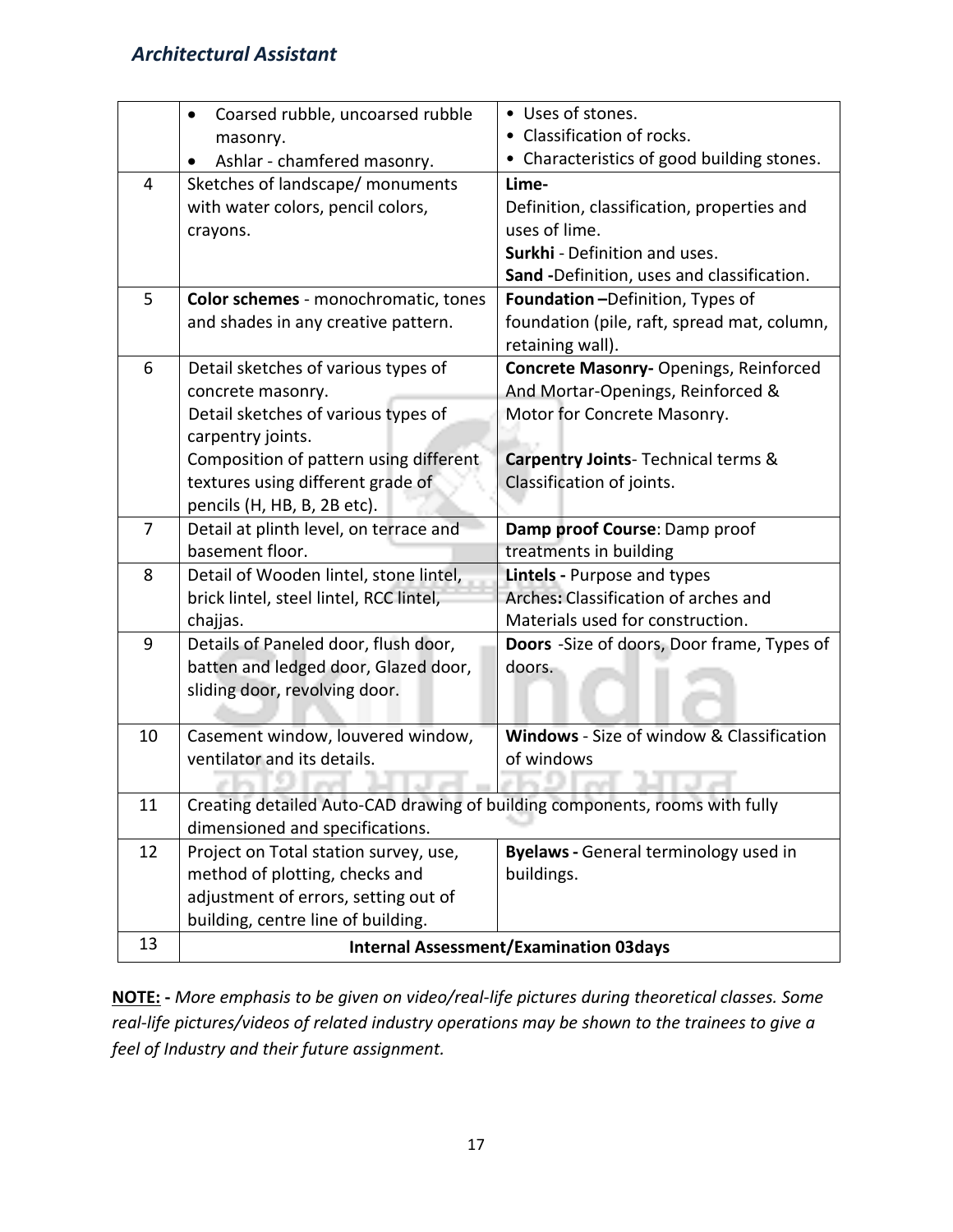# **BASIC TRAINING (Block – II)**

# **Duration: (03) Three Months**

| <b>Week</b><br>No. | <b>Professional Skills (Trade Practical)</b> | <b>Professional Knowledge (Trade Theory)</b>                |
|--------------------|----------------------------------------------|-------------------------------------------------------------|
| $\mathbf{1}$       | <b>Introduction to Design</b>                | <b>Aesthetic Components of Design -</b>                     |
|                    | Design topic - Residential.                  | Texture, color, direction, tone,                            |
|                    | Concept and visualization of design -        | proportion, scale, balance, symmetry.                       |
|                    | able to understand the process of            |                                                             |
|                    | designing.                                   |                                                             |
|                    | Case study of similar project to be          |                                                             |
|                    | done.                                        |                                                             |
| $\overline{2}$     | Drawing Of Stairs: Plan and elevation        | <b>Stairs - Technical terms used</b>                        |
|                    | construction details of different types of   | • Materials used for different types of                     |
|                    | stairs, railings.                            | stairs                                                      |
|                    |                                              | • Planning and design of a stair                            |
|                    |                                              | • Details of construction of various                        |
|                    |                                              | stairs                                                      |
|                    |                                              | • Factors considered in Architectural                       |
|                    |                                              | design.                                                     |
| 3                  | <b>Drawing of Floors and flooring</b>        | <b>Floors</b>                                               |
|                    | Sub floor and floor finish details, types of | • Components of floor                                       |
|                    | brick floors, timber floors.                 | • Suspended floor                                           |
|                    | Construction details of mosaic, terrazzo,    | • Floor coverings                                           |
|                    | PVC, rubber, brick, granite or marble,       | • Ground and basement floor                                 |
|                    | wooden flooring.                             | <b>Flooring</b>                                             |
|                    |                                              | Types and its laying process                                |
|                    |                                              | (terrazzo, concrete, granite, marble,                       |
|                    |                                              | tiles, rubber, wooden).                                     |
| 4                  | <b>Drawing Of Roof And Roof Coverings</b>    | <b>Roof and Roof Coverings - Technical</b>                  |
|                    | Pitched roof details.<br>$\bullet$           | terms                                                       |
|                    | Flat roof details.                           | Pitched roof, flat roof, lean to roof,<br>$\qquad \qquad -$ |
|                    | Lean to roof details.                        | Materials used for roofing like                             |
|                    |                                              | asbestos sheet, terracotta tiles, AC                        |
|                    |                                              | sheets, corrugated sheets etc.                              |
| $5 - 7$            | <b>Working Drawing:</b>                      | <b>Rate Analysis And Specifications</b>                     |
|                    | All floor plans showing all dimensions       | •Specifications - importance, objectives                    |
|                    | and column grids with door window            | .Rate analysis of items (concrete, brick                    |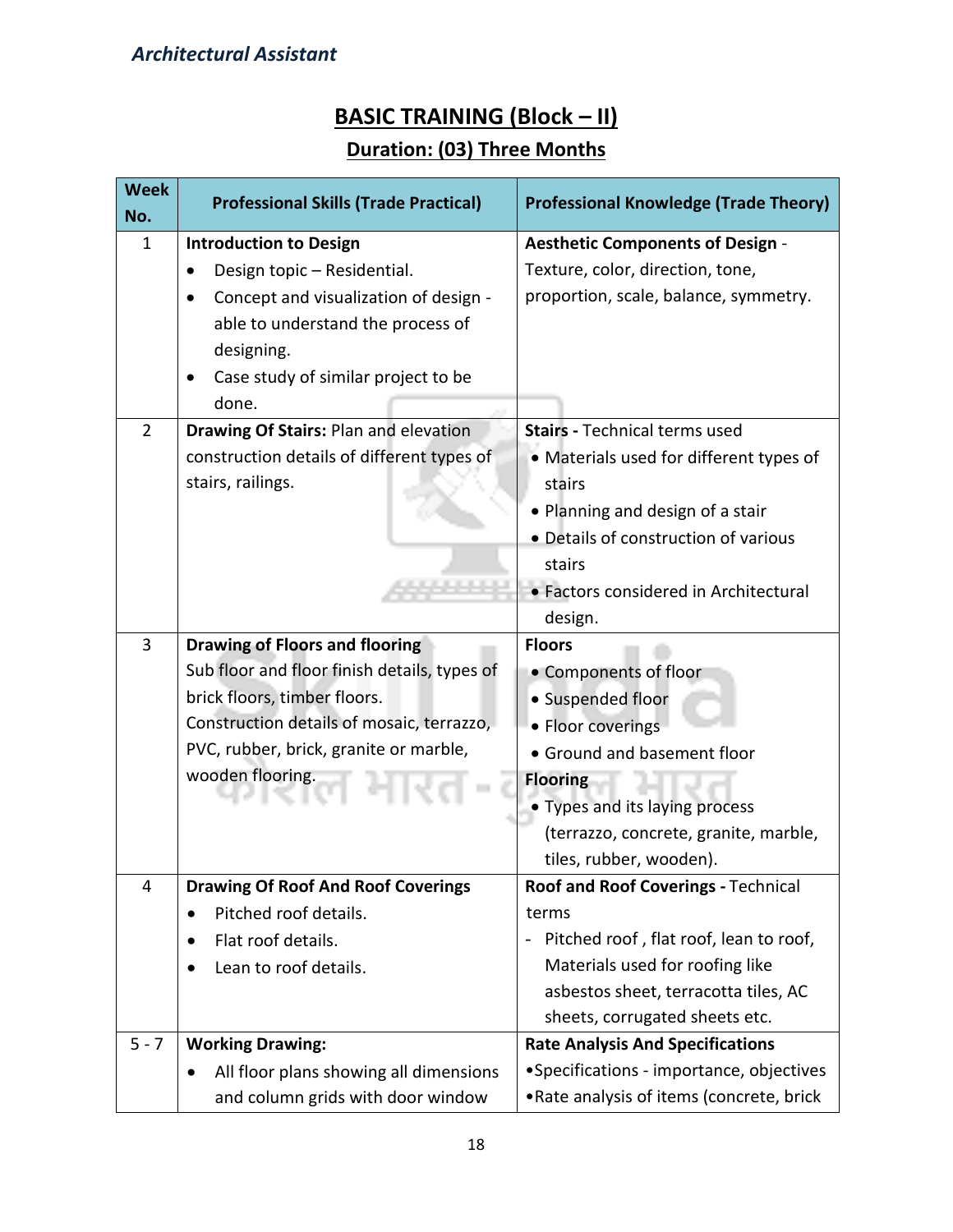|        | schedule.                                   | work, wood work, plastering, flooring)   |
|--------|---------------------------------------------|------------------------------------------|
|        | All four Elevations with floor heights,     | including rates of Labour and materials, |
|        | lintel heights, sill heights and details if | sundries, contractors profit etc as per  |
|        | any.                                        | standards.                               |
|        | Section through staircase with              |                                          |
|        | complete details.                           |                                          |
|        | Kitchen details with complete detailed      |                                          |
|        | plans with above and below counter,         |                                          |
|        | elevations with details of cupboard         |                                          |
|        | heights and design.                         |                                          |
|        | Toilet details with complete detailed       |                                          |
|        | plan, all four elevations with fixture      |                                          |
|        | and fitting details.                        |                                          |
| 8      | <b>Electrical Layout Drawing</b>            | <b>Fire Protection</b>                   |
|        | All floors Electrical plan with complete    | •Definitions.                            |
|        | wiring and all fittings and switch board    | • Fire resisting properties of           |
|        | connections indicated in the drawing.       | materials.                               |
|        |                                             | • Fire resistant construction.           |
|        |                                             | • Fire fighting equipments and           |
|        |                                             | detection (alarm, sprinklers systems     |
|        |                                             | etc).                                    |
|        |                                             | ·Means of escape, staircase, lifts       |
|        |                                             | etc.                                     |
| 9      | <b>Sanitation And Drainage</b>              | <b>Rain Water Harvesting</b>             |
|        | System of sewerage - one pipe system,       | Purpose, advantages, system set          |
|        | two pipe system, single stack system, anti- | up and various process.                  |
|        | synphonage pipe.<br>76 Y.L                  | Today's need for rain water              |
|        | • Types of traps.                           | harvesting and its implications.         |
|        | • Sanitary fitting - wash basin, urinals,   |                                          |
|        | sinks, WCs etc.                             |                                          |
| $10 -$ | <b>Final Design</b>                         | Knowledge of Local Labour Rate and       |
| 11     | • All floor plans rendered with furniture   | Labour Availability.                     |
|        | layout.                                     |                                          |
|        | • Front elevation and one side elevation    |                                          |
|        | rendered.                                   |                                          |
|        | • Section through toilet / staircase        |                                          |
|        | rendered.                                   |                                          |
|        | Site plan with all landscape elements.      |                                          |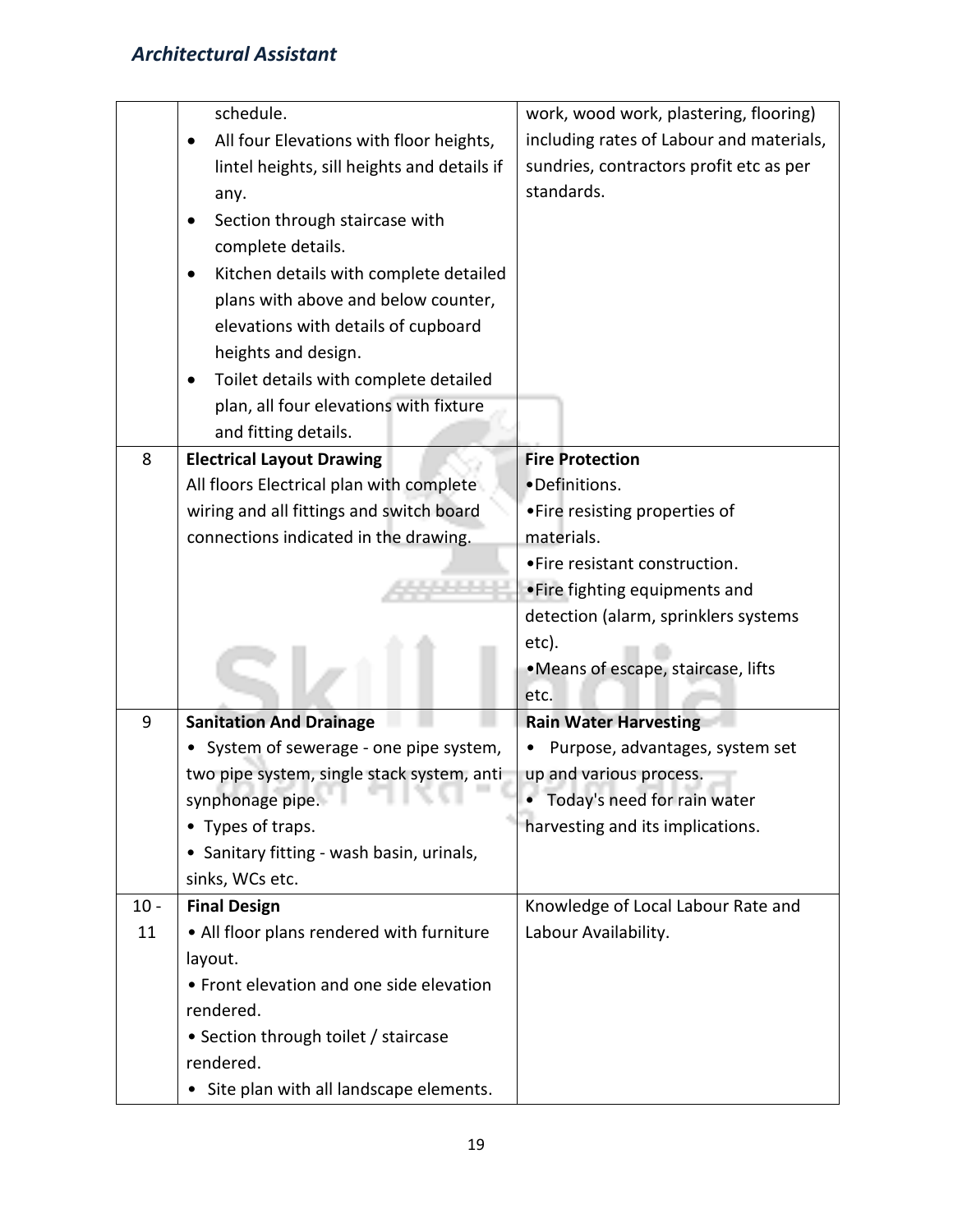|    | Drawing Sheet should be provided with         |
|----|-----------------------------------------------|
|    | Title Block: Subject of drawing, scale,       |
|    | date, job no, address, north indication,      |
|    | sheet no., Revision note to be mentioned      |
|    | in all the sheets. Drawing produced           |
|    | should be well readable and self              |
|    | explanatory.                                  |
| 12 | Creating & submission of drawing and          |
|    | layout development plan as per local          |
|    | municipal bye laws or State Urban             |
|    | Development Authority.                        |
|    | Preparation of detailed Estimate as per       |
|    | PWD/ CPWD Schedule.                           |
| 13 | <b>Internal Assessment/Examination 03days</b> |

**NOTE: -** *More emphasis to be given on video/real-life pictures during theoretical classes. Some real-life pictures/videos of related industry operations may be shown to the trainees to give a feel of Industry and their future assignment.*

ARPENDENSA

DAYS 1-1

# Skill India कौशल भारत-कुशल भारत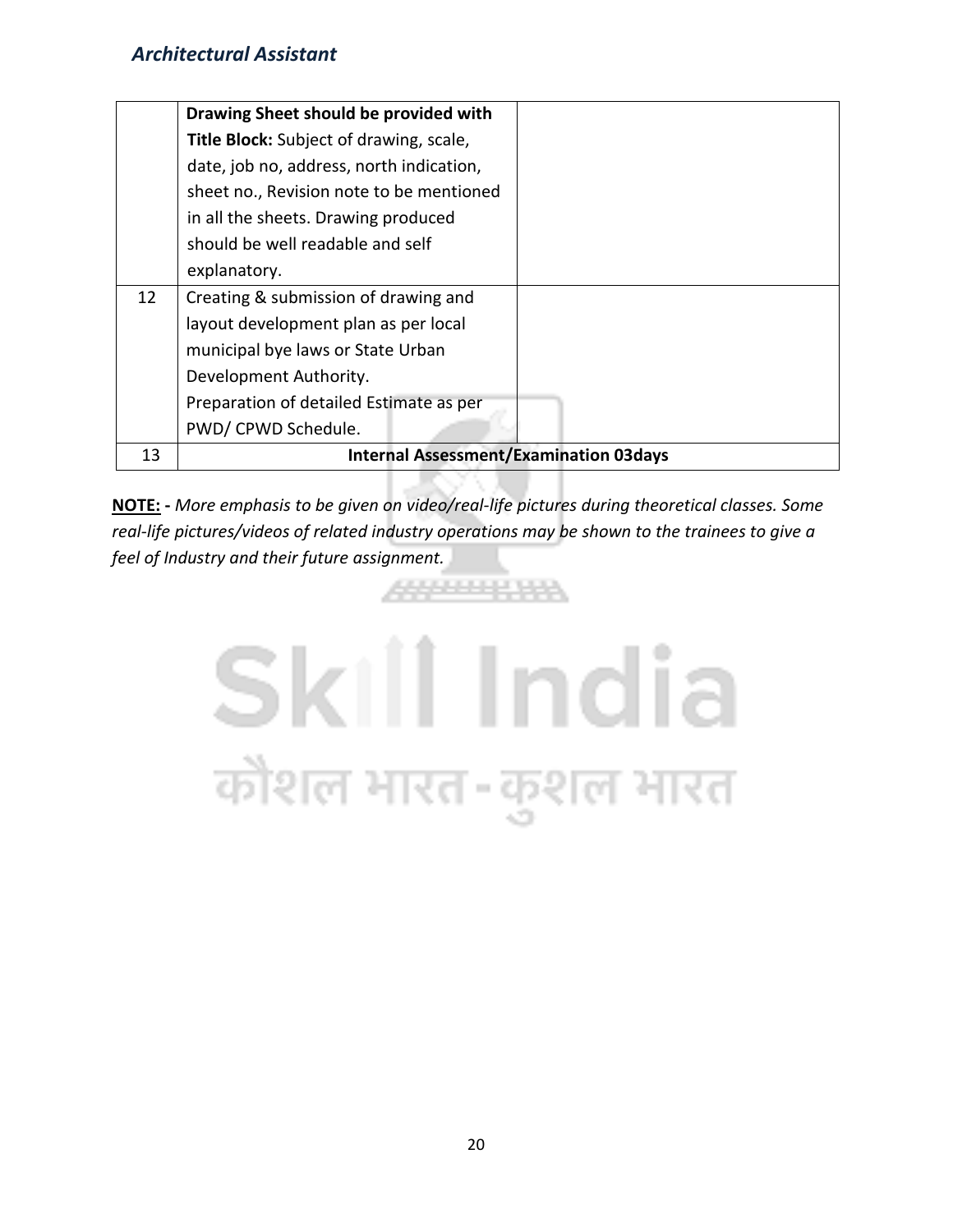$\equiv$ 

# **9.1 WORKSHOP CALCULATION SCIENCE & ENGINEERING DRAWING**

|     | $Block - I$                                       |                                                                         |
|-----|---------------------------------------------------|-------------------------------------------------------------------------|
| SI. | <b>Workshop Calculation and Science</b>           | <b>Engineering Drawing</b>                                              |
| No. | (Duration: - 20 hrs.)                             | (Duration: - 30 hrs.)                                                   |
| 1.  | Units & Measurements-FPS, CGS,                    | Engineering Drawing: Introduction and its                               |
|     | MKS/SI unit, unit of length, Mass and             | importance.                                                             |
|     | time. Fundamentals and derived units              | Different types of standards used in                                    |
|     | Conversion of units and applied                   | engineering drawing.                                                    |
|     | problems.                                         | Drawing Instruments: their uses.                                        |
|     |                                                   | Drawing board, T-Square, Drafter (Drafting<br>M/c), Set Squares,        |
|     |                                                   | Protractor, Drawing Instrument Box                                      |
|     |                                                   | (Compass, Dividers, Scale, Diagonal                                     |
|     |                                                   | Scales etc.), Pencils of different Grades,                              |
|     |                                                   | Drawing pins / Clips.                                                   |
| 2.  | Material Science : properties - Physical          | Lines:                                                                  |
|     | & Mechanical, Types -Ferrous & Non-               | types and applications in Drawing as per BIS                            |
|     | Ferrous, difference between Ferrous               | SP:46-2003.                                                             |
|     | and Non-Ferrous metals.                           | Drawing geometrical object using all types                              |
|     |                                                   | of lines.                                                               |
|     |                                                   | <b>Drawing of Geometrical Figures: Angle,</b>                           |
|     |                                                   | Triangle, Square, Rectangle and Circle.                                 |
|     |                                                   | Letters: - Lettering styles, Single stroke                              |
|     |                                                   | letters and numbers as per IS standard.                                 |
|     |                                                   | Lettering practice.                                                     |
|     |                                                   |                                                                         |
| 3.  | <b>Mass . Weight and Density:</b>                 | Dimensioning- Types of dimension,                                       |
|     | Mass, Unit of Mass, Weight, difference            | elements of dimensions, Methods of                                      |
|     | between mass and weight, Density, unit            | indicating Values, Arrangement, Alignment                               |
|     | of density.                                       | and indication of dimensions.                                           |
|     |                                                   | Scales:-Types use and construction.                                     |
|     |                                                   | Representative factor of scale.                                         |
| 4.  | Speed and Velocity: Rest and motion,              | <b>Methods of presentation of Engineering</b>                           |
|     | speed, velocity, difference between               | <b>Drawing</b><br><b>Pictorial View</b><br>$\qquad \qquad \blacksquare$ |
|     | speed and velocity, acceleration,<br>retardation. |                                                                         |
|     | Average Velocity, Acceleration &                  | Orthogonal View<br>Isometric view Circle and its elements.              |
|     | Retardation. Related problems.                    |                                                                         |
|     | Circular Motion: Relation between                 |                                                                         |
|     |                                                   |                                                                         |
|     | circular motion and Linear motion,                |                                                                         |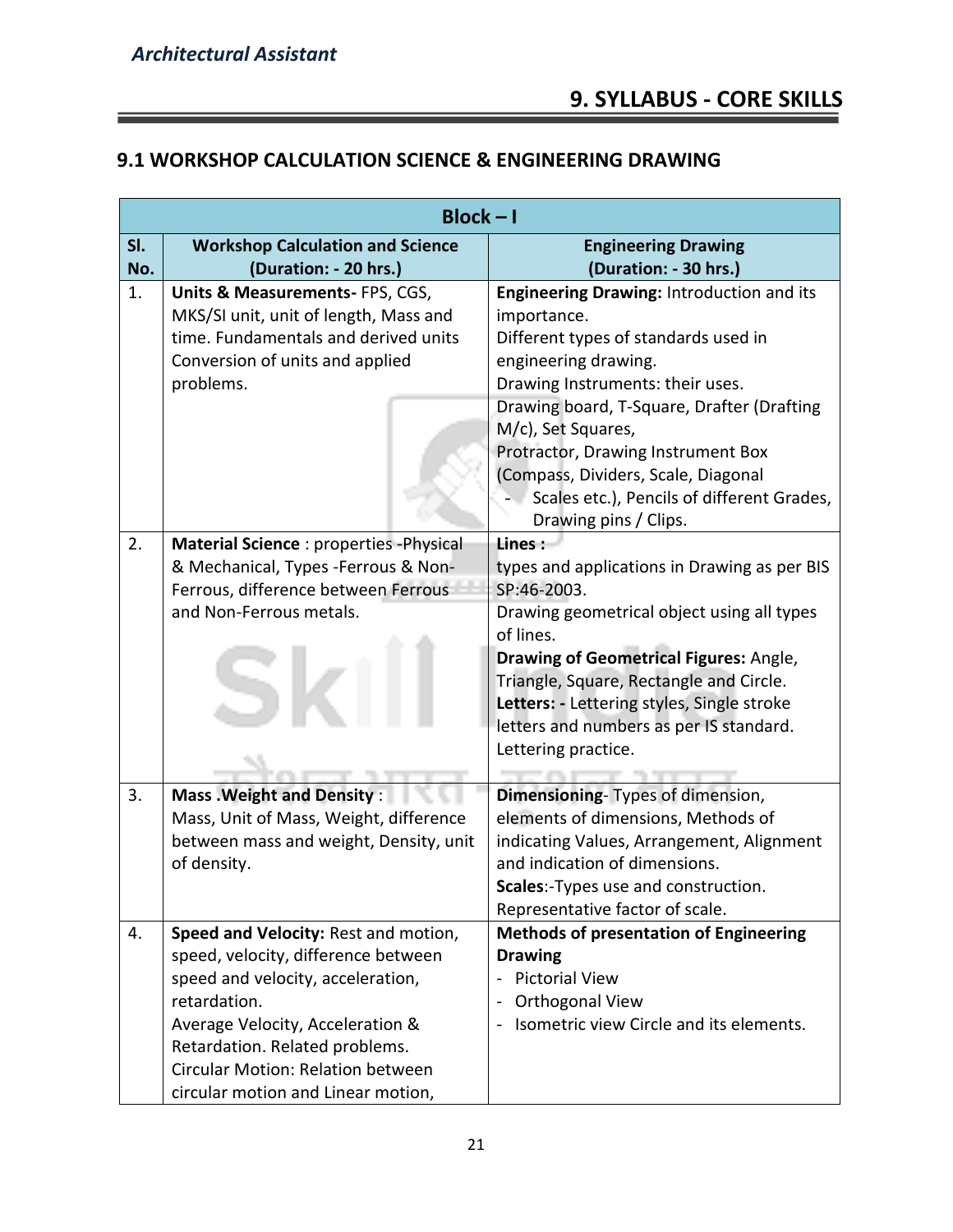|    | Centrifugal force, Centripetal force.   |                                                        |
|----|-----------------------------------------|--------------------------------------------------------|
| 5. | <b>Ratio &amp; Proportion:</b>          | <b>Constructions:</b> - Draw proportionate free        |
|    | Simple calculation on related problems. | hand sketches of plane figures. Sketch                 |
|    | Percentage: Introduction, Simple        | horizontal, vertical and inclined line by free         |
|    | calculation.                            | hand, Draw circles by free hand using                  |
|    |                                         | square and radial line method, Draw arcs               |
|    |                                         | and ellipse by free hand.                              |
| 6. | Work, Power and Energy: work, unit of   | <b>Projections:</b>                                    |
|    | work, power, unit of power, Horse       | Concept of axes plane and quadrant.                    |
|    | power of engines, mechanical            | Orthographic projections.                              |
|    | efficiency, energy, use of energy,      | Method of first angle and third angle                  |
|    | potential and kinetic energy, examples  | projections (definition and difference).               |
|    | of potential energy and kinetic energy. | Symbol of $1^{st}$ angle and $3^{rd}$ angle projection |
|    | Meaning of H.P., I.H.P., B.H.P., and    | as per IS specification.                               |
|    | F.H.P. and CC and Torque.               | Free hand Drawing of Orthographic                      |
|    |                                         | projection from isometric/3D view of                   |
|    |                                         | geometrical blocks.                                    |
|    |                                         |                                                        |

|            | $Block - II$                                                                                                                                                                                                                                                                                                                    |                                                                                                                     |
|------------|---------------------------------------------------------------------------------------------------------------------------------------------------------------------------------------------------------------------------------------------------------------------------------------------------------------------------------|---------------------------------------------------------------------------------------------------------------------|
| SI.<br>No. | <b>Workshop Calculation and Science</b><br>(Duration: - 20 hrs.)                                                                                                                                                                                                                                                                | <b>Engineering Drawing</b><br>(Duration: - 30 hrs.)                                                                 |
| 1.         | Algebra:<br>Addition, Subtraction, Multiplication,<br>Division, Algebraic formula, Linear equations<br>(with two variables).                                                                                                                                                                                                    | Screw :-<br>Its Types and Sizes, Screw thread, their<br>standard forms as per BIS, external<br>and internal thread. |
| 2.         | <b>Heat &amp; Temperature:</b><br>Heat and temperature, their units, difference<br>between heat and temperature, boiling<br>point, melting point, scale of temperature,<br>relation between different scale of<br>temperature, Thermometer, pyrometer,<br>transmission of heat, conduction,<br>convection, radiation.           | <b>Rivets and Joints:-</b><br>Prepare a drawing sheet on rivets<br>nomenclature and Joints.                         |
| 3.         | Mensuration: Area and perimeter of<br>square, rectangle, parallelogram, triangle,<br>circle, semi circle, Volume of solids - cube,<br>cuboid, cylinder and Sphere.<br>Surface area of solids -cube, cuboid,<br>cylinder and Sphere.<br>Volume of cut-out solids: hollow cylinders,<br>frustum of cone, block section. Volume of | Free hand Sketches for simple pipe<br>line with general fittings.                                                   |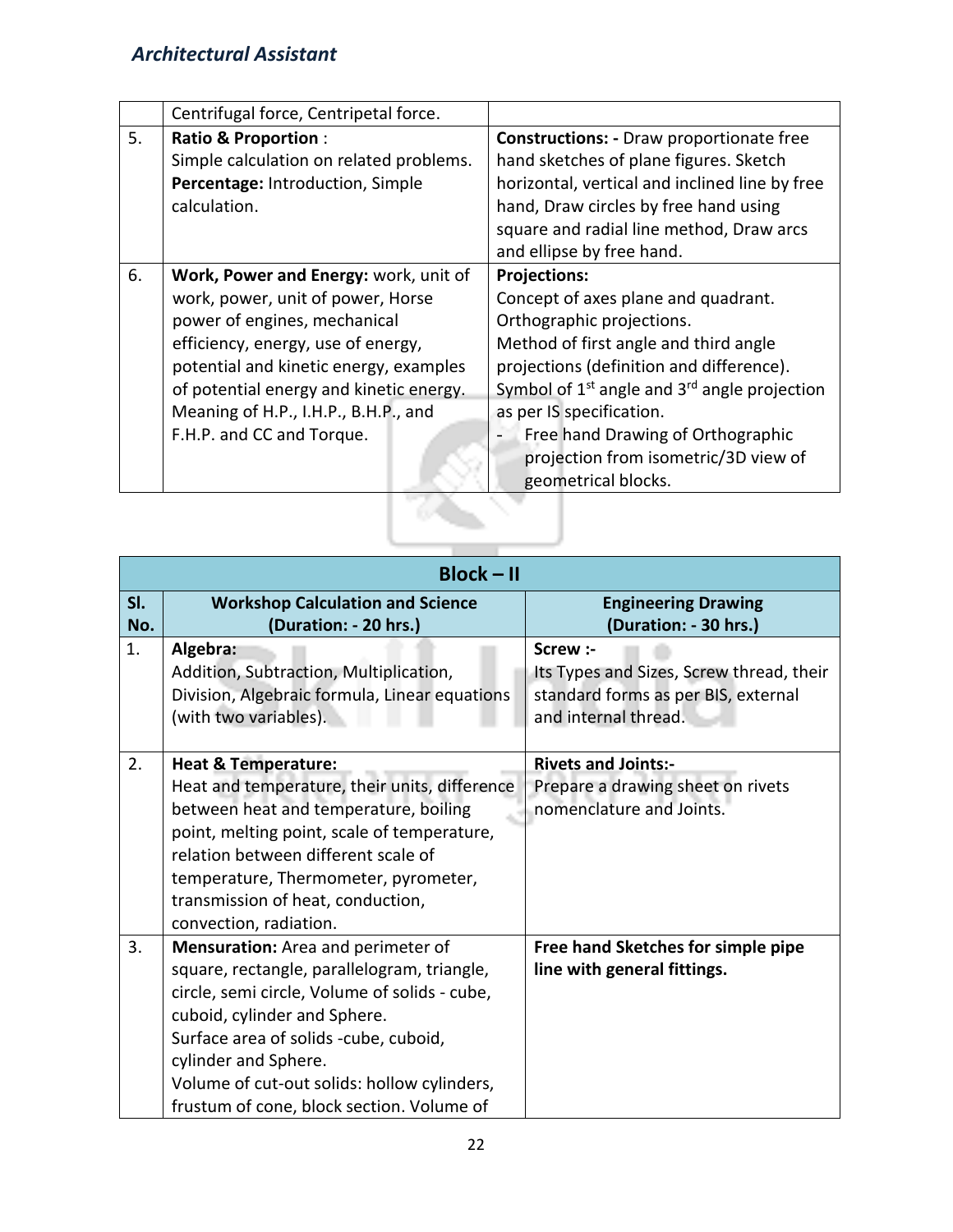|    | simple solid blocks.                                                                                                                                                                 |                                                                                                              |
|----|--------------------------------------------------------------------------------------------------------------------------------------------------------------------------------------|--------------------------------------------------------------------------------------------------------------|
| 4. | Basic Electricity: Introduction, use of<br>electricity, how electricity is produced, Types<br>of current AC, DC, their comparison,                                                   | <b>Reading of drawing. Simple exercises</b><br>related to missing lines, dimensions.<br>How to make queries. |
|    | voltage, resistance, their units. Conductor,<br>insulator, Types of connections - series,<br>parallel, electric power, Horse power,<br>energy, unit of electrical energy. Concept of |                                                                                                              |
|    | earthling.                                                                                                                                                                           |                                                                                                              |
| 5. | Simple machines Transmission of power: -<br>Transmission of power by belt, pulleys & gear                                                                                            | Simple exercises related to trade<br>related symbols.                                                        |
|    | drive.                                                                                                                                                                               | <b>Basic electrical and electronic</b>                                                                       |
|    | Heat treatment process: - Heat treatment                                                                                                                                             | symbols.                                                                                                     |
|    | and advantages. Annealing, Normalizing,                                                                                                                                              |                                                                                                              |
|    | Hardening, Tempering.                                                                                                                                                                |                                                                                                              |
| 6. | Trigonometry:                                                                                                                                                                        | Free hand sketch of trade related                                                                            |
|    | Trigonometrical ratios, measurement of<br>angles. Trigonometric tables.                                                                                                              | components / parts / cutting tool<br>indicating angles.                                                      |
|    | Finding the value of unknown sides and                                                                                                                                               |                                                                                                              |
|    | angles of a triangle by Trigonometrical                                                                                                                                              |                                                                                                              |
|    | method.                                                                                                                                                                              |                                                                                                              |
|    | Finding height and distance by trigonometry.                                                                                                                                         |                                                                                                              |
|    | Application of trigonometry in shop                                                                                                                                                  |                                                                                                              |
|    | problems. (viz. taper angle calculation).                                                                                                                                            |                                                                                                              |
|    | Calculate the area of triangle by using                                                                                                                                              |                                                                                                              |
|    | trigonometry and application of Pythagoras                                                                                                                                           |                                                                                                              |
| 7. | theorem.<br><b>Concept of pressure - Definition:-Force,</b>                                                                                                                          |                                                                                                              |
|    | Pressure, and their units, atmospheric                                                                                                                                               |                                                                                                              |
|    | pressure, gauges used for measuring                                                                                                                                                  |                                                                                                              |
|    | pressure, problems.                                                                                                                                                                  |                                                                                                              |
|    | Introduction to pneumatics & hydraulics                                                                                                                                              |                                                                                                              |
|    | systems.                                                                                                                                                                             |                                                                                                              |
| 8. | Simple exercises related to trade related Test Papers. Solution of NCVT test papers.                                                                                                 |                                                                                                              |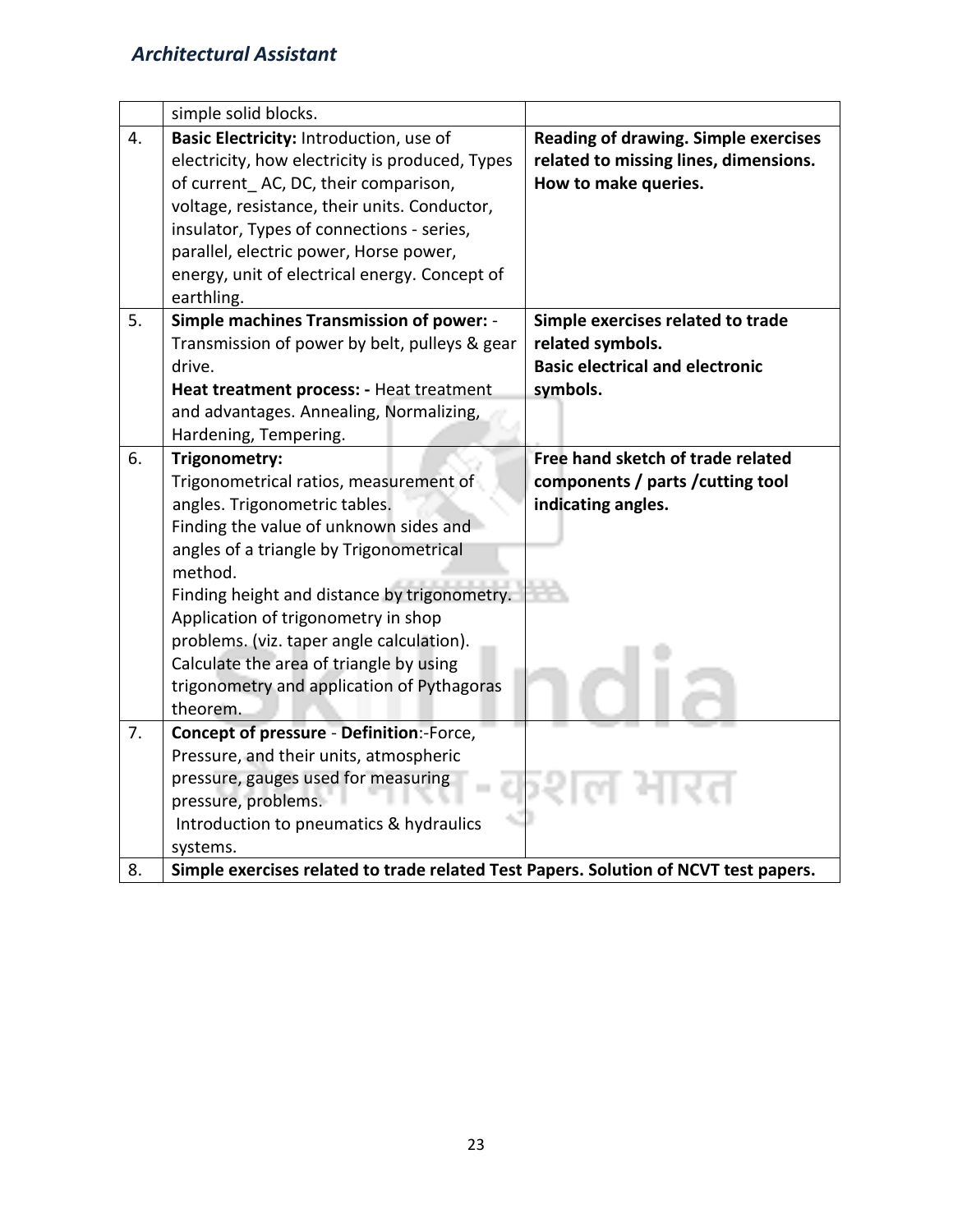# **9.2 EMPLOYABILITY SKILLS**

 **(DURATION: - 110 HRS.)**

|                                       | $Block - I$<br>(Duration - 55 hrs.)                                                                                                                                                                                                                                                                                                                                                                                                                                                                                                  |              |     |
|---------------------------------------|--------------------------------------------------------------------------------------------------------------------------------------------------------------------------------------------------------------------------------------------------------------------------------------------------------------------------------------------------------------------------------------------------------------------------------------------------------------------------------------------------------------------------------------|--------------|-----|
| 1. English Literacy                   |                                                                                                                                                                                                                                                                                                                                                                                                                                                                                                                                      |              |     |
| Duration: 20 Hrs.                     |                                                                                                                                                                                                                                                                                                                                                                                                                                                                                                                                      | <b>Marks</b> | :09 |
| Pronunciation                         | Accentuation (mode of pronunciation) on simple words, Diction<br>(use of word and speech).                                                                                                                                                                                                                                                                                                                                                                                                                                           |              |     |
| <b>Functional Grammar</b>             | Transformation of sentences, Voice change, Change of tense, Spellings.                                                                                                                                                                                                                                                                                                                                                                                                                                                               |              |     |
| <b>Reading</b>                        | Reading and understanding simple sentences about self, work and<br>environment.                                                                                                                                                                                                                                                                                                                                                                                                                                                      |              |     |
| <b>Writing</b>                        | Construction of simple sentences Writing<br>simple English.                                                                                                                                                                                                                                                                                                                                                                                                                                                                          |              |     |
| Speaking / Spoken<br><b>English</b>   | Speaking with preparation on self, on family, on friends/ classmates, on<br>know, picture reading gain confidence through role-playing and<br>discussions on current happening job description, asking about<br>someone's job habitual actions. Cardinal (fundamental) numbers<br>ordinal numbers. Taking messages, passing messages on and filling in<br>message forms Greeting and introductions office hospitality, Resumes<br>or curriculum vita essential parts, letters of application reference to<br>previous communication. |              |     |
| 2. I.T. Literacy<br>Duration: 20 Hrs. |                                                                                                                                                                                                                                                                                                                                                                                                                                                                                                                                      | <b>Marks</b> | :09 |
| <b>Basics of Computer</b>             | Introduction, Computer and its applications, Hardware and peripherals,<br>Switching on-Starting and shutting down of computer.                                                                                                                                                                                                                                                                                                                                                                                                       |              |     |
| <b>System</b>                         | <b>Computer Operating Basics of Operating System, WINDOWS, The user interface of Windows</b><br>OS, Create, Copy, Move and delete Files and Folders, Use of External<br>memory like pen drive, CD, DVD etc, Use of Common applications.                                                                                                                                                                                                                                                                                              |              |     |
| Worksheet                             | Word processing and Basic operating of Word Processing, Creating, opening and closing<br>Documents, use of shortcuts, Creating and Editing of Text, Formatting<br>the Text, Insertion &creation of Tables. Printing document.<br>Basics of Excel worksheet, understanding basic commands, creating<br>simple worksheets, understanding sample worksheets, use of simple<br>formulas and functions, Printing of simple excel sheets.                                                                                                  |              |     |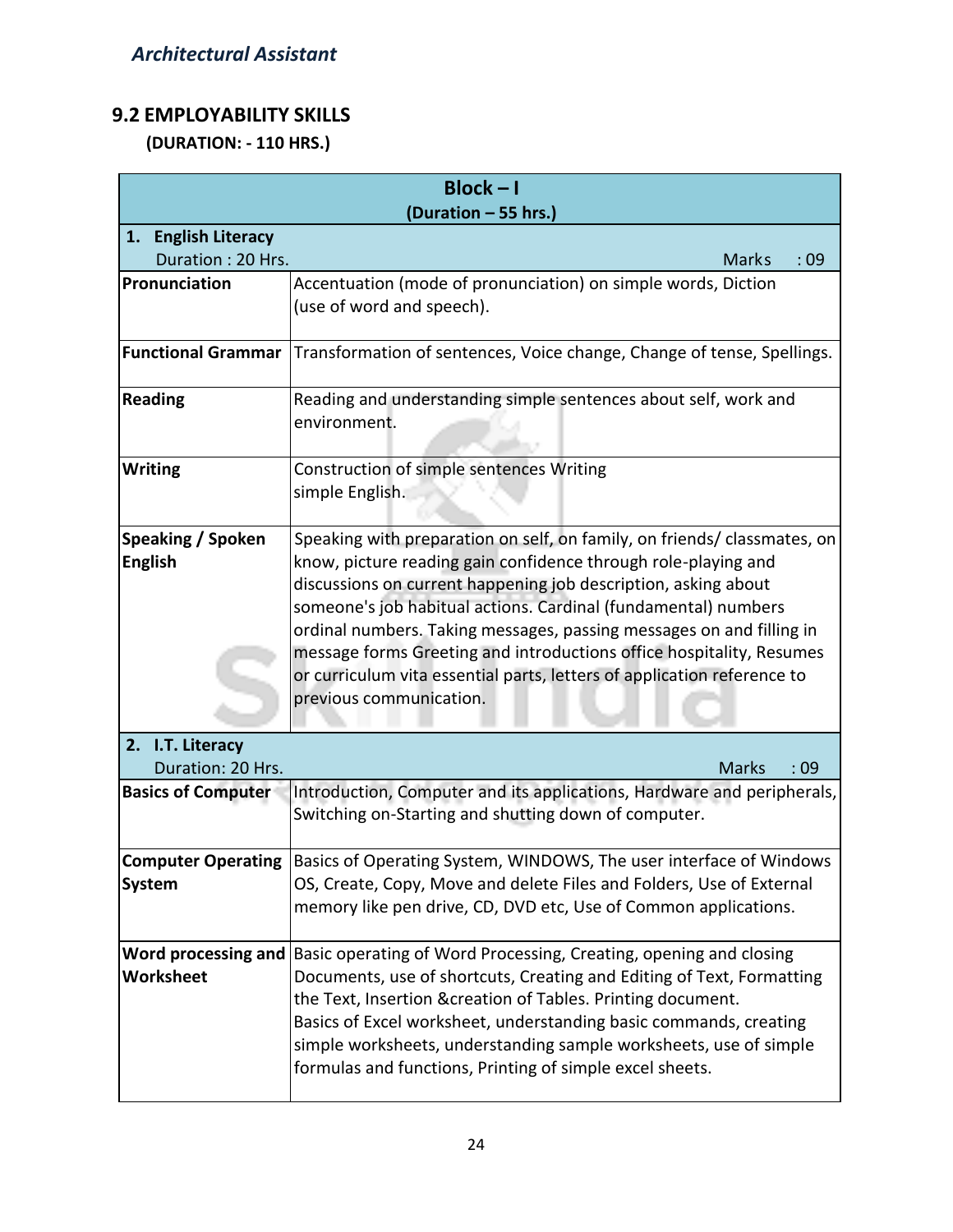| <b>Computer</b><br><b>Networking and</b><br>Internet | Basic of computer Networks (using real life examples), Definitions of<br>Local Area Network (LAN), Wide Area Network (WAN), Internet,<br>Concept of Internet (Network of Networks),<br>Meaning of World Wide Web (WWW), Web Browser, Web Site, Web<br>page and Search Engines. Accessing the Internet using Web Browser,<br>Downloading and Printing Web Pages, Opening an email account and<br>use of email. Social media sites and its implication. |
|------------------------------------------------------|-------------------------------------------------------------------------------------------------------------------------------------------------------------------------------------------------------------------------------------------------------------------------------------------------------------------------------------------------------------------------------------------------------------------------------------------------------|
|                                                      | Information Security and antivirus tools, Do's and Don'ts in Information<br>Security, Awareness of IT - ACT, types of cyber crimes.                                                                                                                                                                                                                                                                                                                   |
| 3. Communication Skills                              |                                                                                                                                                                                                                                                                                                                                                                                                                                                       |
| Duration: 15 Hrs.                                    | <b>Marks</b><br>: 07                                                                                                                                                                                                                                                                                                                                                                                                                                  |
| Introduction to                                      | Communication and its importance.                                                                                                                                                                                                                                                                                                                                                                                                                     |
| Communication                                        | Principles of Effective communication.                                                                                                                                                                                                                                                                                                                                                                                                                |
| <b>Skills</b>                                        | Types of communication - verbal, non verbal, written, email, talking on<br>phone.<br>Non verbal communication -characteristics, components-Para-                                                                                                                                                                                                                                                                                                      |
|                                                      | language.                                                                                                                                                                                                                                                                                                                                                                                                                                             |
|                                                      | Body language.                                                                                                                                                                                                                                                                                                                                                                                                                                        |
|                                                      | Barriers to communication and dealing with barriers.                                                                                                                                                                                                                                                                                                                                                                                                  |
|                                                      | Handling nervousness/ discomfort.                                                                                                                                                                                                                                                                                                                                                                                                                     |
|                                                      |                                                                                                                                                                                                                                                                                                                                                                                                                                                       |
| <b>Listening Skills</b>                              | Listening-hearing and listening, effective listening, barriers to                                                                                                                                                                                                                                                                                                                                                                                     |
|                                                      | effective listening guidelines for effective listening.                                                                                                                                                                                                                                                                                                                                                                                               |
|                                                      | Triple- A Listening - Attitude, Attention & Adjustment.                                                                                                                                                                                                                                                                                                                                                                                               |
|                                                      | <b>Active Listening Skills.</b>                                                                                                                                                                                                                                                                                                                                                                                                                       |
|                                                      |                                                                                                                                                                                                                                                                                                                                                                                                                                                       |
| <b>Motivational</b>                                  | Characteristics Essential to Achieving Success.                                                                                                                                                                                                                                                                                                                                                                                                       |
| <b>Training</b>                                      | The Power of Positive Attitude.                                                                                                                                                                                                                                                                                                                                                                                                                       |
|                                                      | Self awareness.                                                                                                                                                                                                                                                                                                                                                                                                                                       |
|                                                      | Importance of Commitment.<br>6 N.H.V                                                                                                                                                                                                                                                                                                                                                                                                                  |
|                                                      | Ethics and Values.                                                                                                                                                                                                                                                                                                                                                                                                                                    |
|                                                      | Ways to Motivate Oneself.                                                                                                                                                                                                                                                                                                                                                                                                                             |
|                                                      | Personal Goal setting and Employability Planning.                                                                                                                                                                                                                                                                                                                                                                                                     |
|                                                      |                                                                                                                                                                                                                                                                                                                                                                                                                                                       |
| <b>Facing Interviews</b>                             | Manners, Etiquettes, Dress code for an interview                                                                                                                                                                                                                                                                                                                                                                                                      |
|                                                      | Do's & Don'ts for an interview.                                                                                                                                                                                                                                                                                                                                                                                                                       |
| <b>Behavioral Skills</b>                             | Problem Solving.                                                                                                                                                                                                                                                                                                                                                                                                                                      |
|                                                      | Confidence Building.                                                                                                                                                                                                                                                                                                                                                                                                                                  |
|                                                      | Attitude.                                                                                                                                                                                                                                                                                                                                                                                                                                             |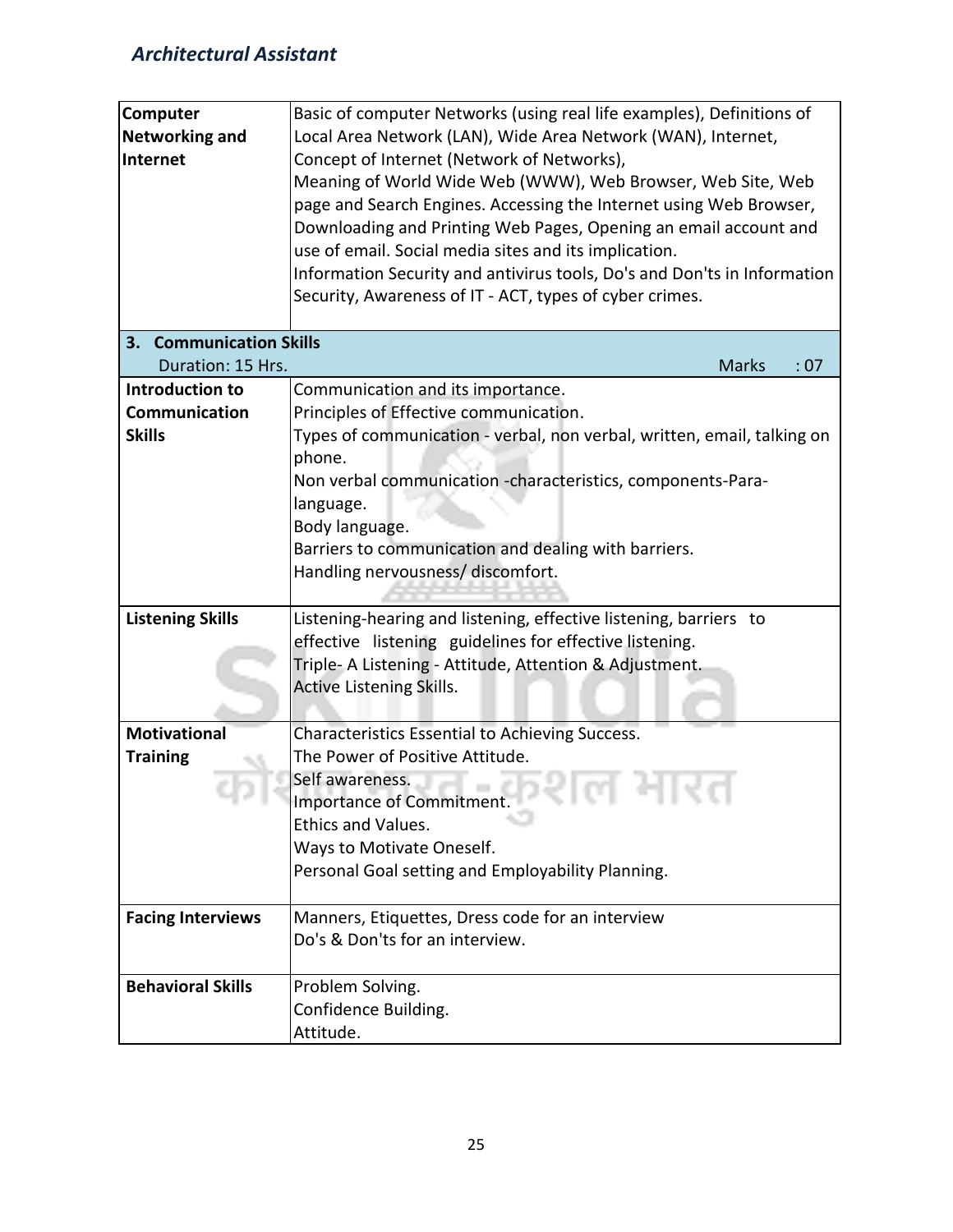|                                | $Block - II$                                                                                                                    |
|--------------------------------|---------------------------------------------------------------------------------------------------------------------------------|
|                                | (Duration - 55 hrs)                                                                                                             |
| 4. Entrepreneurship Skills     |                                                                                                                                 |
| Duration: 15 Hrs               | <b>Marks</b><br>:06                                                                                                             |
| Concept of<br>Entrepreneurship | Entrepreneur - Entrepreneurship - Enterprises:-Conceptual issue<br>Entrepreneurship vs. management, Entrepreneurial motivation. |
|                                | Performance & Record, Role & Function of entrepreneurs in relation to                                                           |
|                                | the enterprise & relation to the economy, Source of business ideas,                                                             |
|                                | Entrepreneurial opportunities, The process of setting up a business.                                                            |
|                                |                                                                                                                                 |
| <b>Project Preparation</b>     | Qualities of a good Entrepreneur, SWOT and Risk Analysis. Concept &                                                             |
| & Marketing                    | application of PLC, Sales & distribution Management. Different                                                                  |
| analysis                       | Between Small Scale & Large Scale Business, Market Survey, Method                                                               |
|                                | of marketing, Publicity and advertisement, Marketing Mix.                                                                       |
| <b>Institutions Support</b>    | Preparation of Project. Role of Various Schemes and Institutes for self-                                                        |
|                                | employment i.e. DIC, SIDA, SISI, NSIC, SIDO, Idea for financing/ non                                                            |
|                                | financing support agencies to familiarizes with the Policies /                                                                  |
|                                | Programmes & procedure & the available scheme.                                                                                  |
| Investment                     | Project formation, Feasibility, Legal formalities i.e., Shop Act,                                                               |
| Procurement                    | Estimation & Costing, Investment procedure - Loan procurement -                                                                 |
|                                | <b>Banking Processes.</b>                                                                                                       |
| 4. Productivity                |                                                                                                                                 |
| Duration: 10 Hrs.              | <b>Marks</b><br>:05                                                                                                             |
| <b>Benefits</b>                | Personal / Workman - Incentive, Production linked Bonus,                                                                        |
|                                | Improvement in living standard.                                                                                                 |
|                                |                                                                                                                                 |
| <b>Affecting Factors</b>       | Skills, Working Aids, Automation, Environment, Motivation - How                                                                 |
|                                | improves or slows down.                                                                                                         |
|                                |                                                                                                                                 |
| <b>Comparison with</b>         | Comparative productivity in developed countries (viz. Germany,                                                                  |
| developed countries            | Japan and Australia) in selected industries e.g. Manufacturing, Steel,                                                          |
|                                | Mining, Construction etc. Living standards of those countries, wages.                                                           |
| <b>Personal Finance</b>        | Banking processes, Handling ATM, KYC registration, safe cash handling,                                                          |
| <b>Management</b>              | Personal risk and Insurance.                                                                                                    |
|                                |                                                                                                                                 |
|                                | 6. Occupational Safety, Health and Environment Education                                                                        |
| Duration: 15 Hrs.              | <b>Marks</b><br>:06                                                                                                             |
| <b>Safety &amp; Health</b>     | Introduction to Occupational Safety and Health importance of safety                                                             |
|                                | and health at workplace.                                                                                                        |
|                                |                                                                                                                                 |
| Occupational                   | Basic Hazards, Chemical Hazards, Vibroacoustic Hazards, Mechanical                                                              |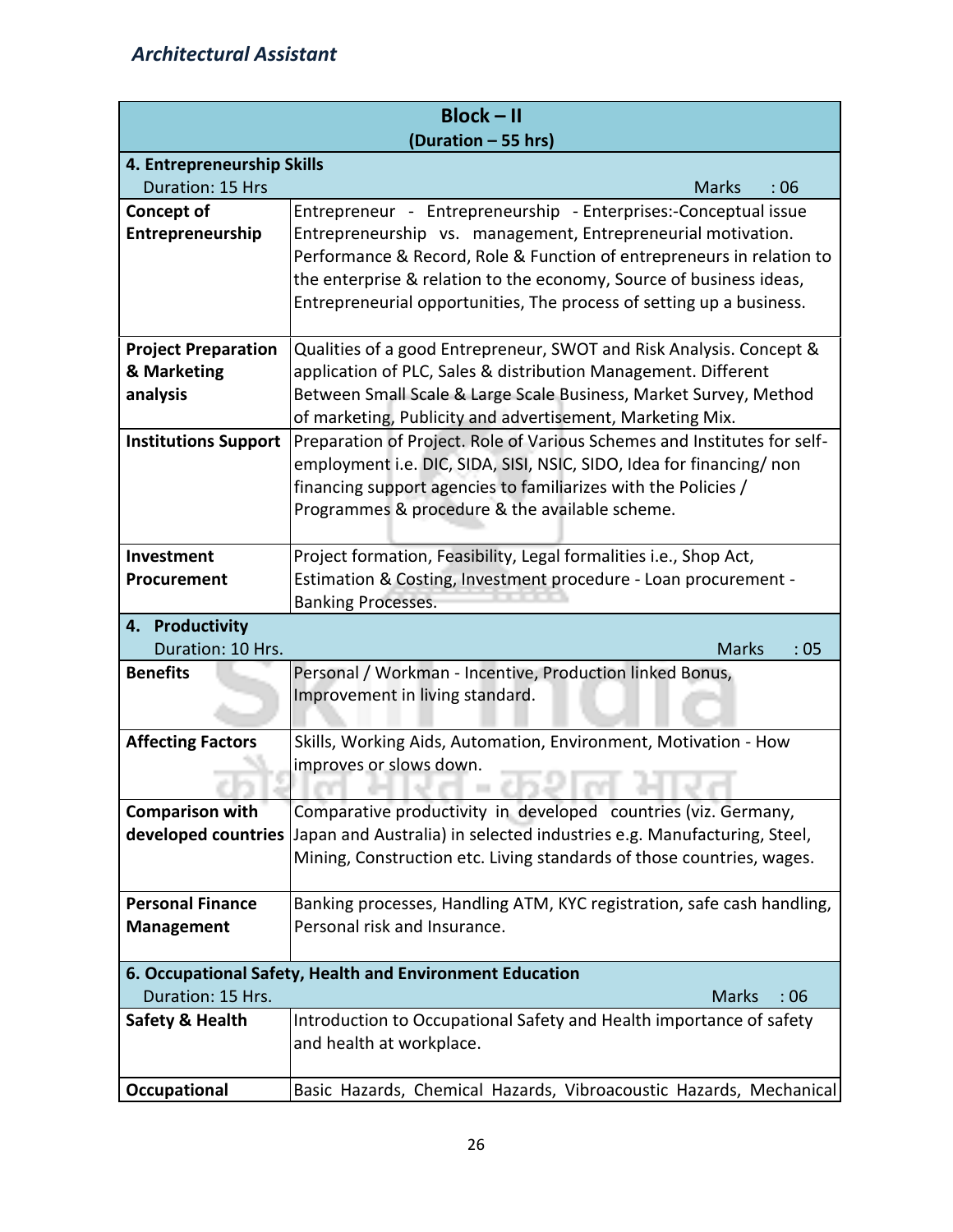| <b>Hazards</b>                | Hazards, Electrical Hazards, Thermal Hazards. Occupational health,<br>hygienic, Occupational<br>Diseases/<br><b>Disorders</b><br>Occupational<br>&<br>its<br>prevention. |
|-------------------------------|--------------------------------------------------------------------------------------------------------------------------------------------------------------------------|
| <b>Accident &amp; safety</b>  | Basic principles for protective equipment.<br>Accident Prevention techniques - control of accidents and safety<br>measures.                                              |
| <b>First Aid</b>              | Care of injured & Sick at the workplaces, First-Aid & Transportation of<br>sick person.                                                                                  |
| <b>Basic Provisions</b>       | Idea of basic provision legislation of India.<br>safety, health, welfare under legislative of India.                                                                     |
| Ecosystem                     | Introduction to Environment. Relationship between Society and<br>Environment, Ecosystem and Factors causing imbalance.                                                   |
| Pollution                     | Pollution and pollutants including liquid, gaseous, solid and hazardous<br>waste.                                                                                        |
| <b>Energy Conservation</b>    | Conservation of Energy, re-use and recycle.                                                                                                                              |
| <b>Global warming</b>         | Global warming, climate change and Ozone layer depletion.                                                                                                                |
| <b>Ground Water</b>           | Hydrological cycle, ground and surface water, Conservation and                                                                                                           |
|                               | Harvesting of water.                                                                                                                                                     |
| <b>Environment</b>            | Right attitude towards environment, Maintenance of in -house                                                                                                             |
|                               | environment.                                                                                                                                                             |
|                               |                                                                                                                                                                          |
| 7. Labour Welfare Legislation |                                                                                                                                                                          |
| Duration: 05 Hrs.             | :03<br><b>Marks</b>                                                                                                                                                      |
| <b>Welfare Acts</b>           | Benefits guaranteed under various acts- Factories Act, Apprenticeship                                                                                                    |
|                               | Act, Employees State Insurance Act (ESI), Payment Wages Act,                                                                                                             |
|                               | Employees Provident Fund Act, The Workmen's compensation Act.                                                                                                            |
| 8. Quality Tools              |                                                                                                                                                                          |
| Duration: 10 Hrs.             | <b>Marks</b><br>:05                                                                                                                                                      |
| <b>Quality</b>                | Meaning of quality, Quality characteristic.                                                                                                                              |
| <b>Consciousness</b>          |                                                                                                                                                                          |
| <b>Quality Circles</b>        | Definition, Advantage of small group activity, objectives of quality                                                                                                     |
|                               | Circle, Roles and function of Quality Circles in Organization, Operation                                                                                                 |
|                               | of Quality circle. Approaches to starting Quality Circles, Steps for                                                                                                     |
|                               | continuation Quality Circles.                                                                                                                                            |
|                               |                                                                                                                                                                          |
| <b>System</b>                 | Quality Management Idea of ISO 9000 and BIS systems and its importance in maintaining<br>qualities.                                                                      |
| <b>House Keeping</b>          | Purpose of House-keeping, Practice of good Housekeeping.                                                                                                                 |
| <b>Quality Tools</b>          | Basic quality tools with a few examples.                                                                                                                                 |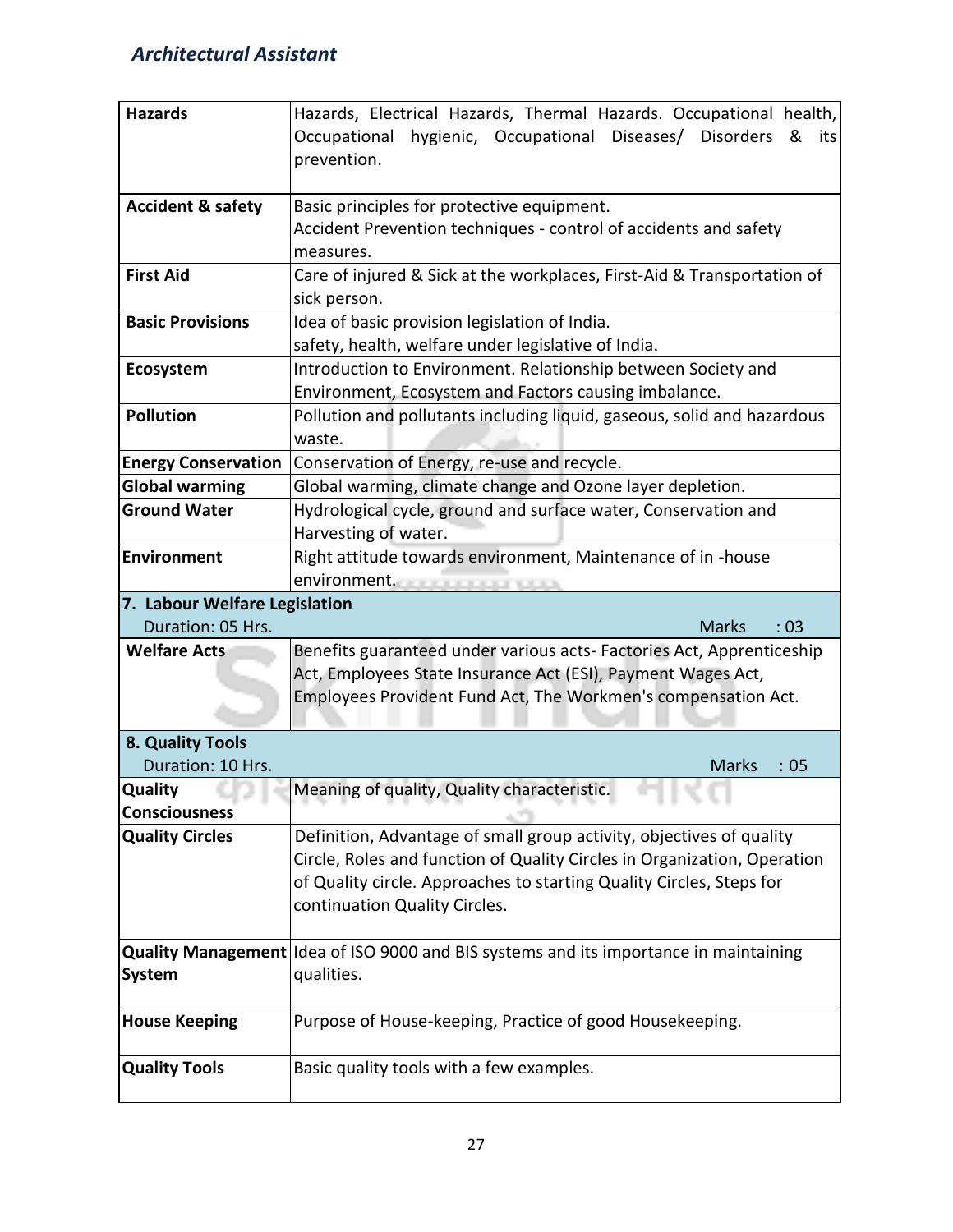# **10. DETAILS OF COMPETENCIES (ON-JOB-TRAINING)**

#### BROAD LEARNING TO BE COVERED IN INDUSTRY FOR ARCHITECTURE ASSITANT TRADE:

- 1. Safety and best practices /Basic Industrial Culture (5S, KAIZEN, etc.)
- 2. Record keeping and documentation.
- 3. Design and draw different types of building drawings as per laws. Identify and use different types of materials.
- 4. Make all drawings on Auto Cad software.
- 5. Deal the customers effectively.

*Note: Actual training will depend on the existing facilities available in the establishments.*

The **competencies/ specific outcomes** on completion of On-Job Training are detailed below: -

#### **Block – I**

- 1. Identify and use different type of Scales.
- 2. Identify and use printout drawings of all types of sizes .
- 3. Identify and use Brick and stone masonry.
- 4. Draw sketches of landscape, monuments etc.
- 5. Define Theories of colors for various color scheme.
- 6. Design and Draw different types of Arches and Lintels.
- 7. Identify and use different types of materials used in buildings i.e. flooring, walls, ceiling, DPC etc.
- 8. Operate Computer and able to draw various drawing using Autocad.
- 9. Design and draw different types of doors and windows.
- 10. Plan and draw Schematic plan prepration.
- 11. Identify and use by Law's as per drawing.

# **Block– II**

- 12. Identify and use Aesthetic components of design
- 13. Design and draw stairs, flooring.
- 14. Design and draw roof and roof covering.
- 15. Identify and use fire protection.
- 16. Plan and draw Sanction drawing preparation.
- 17. Design and draw Working Drawing of building.
- 18. Plan and draw sanitation and drainage.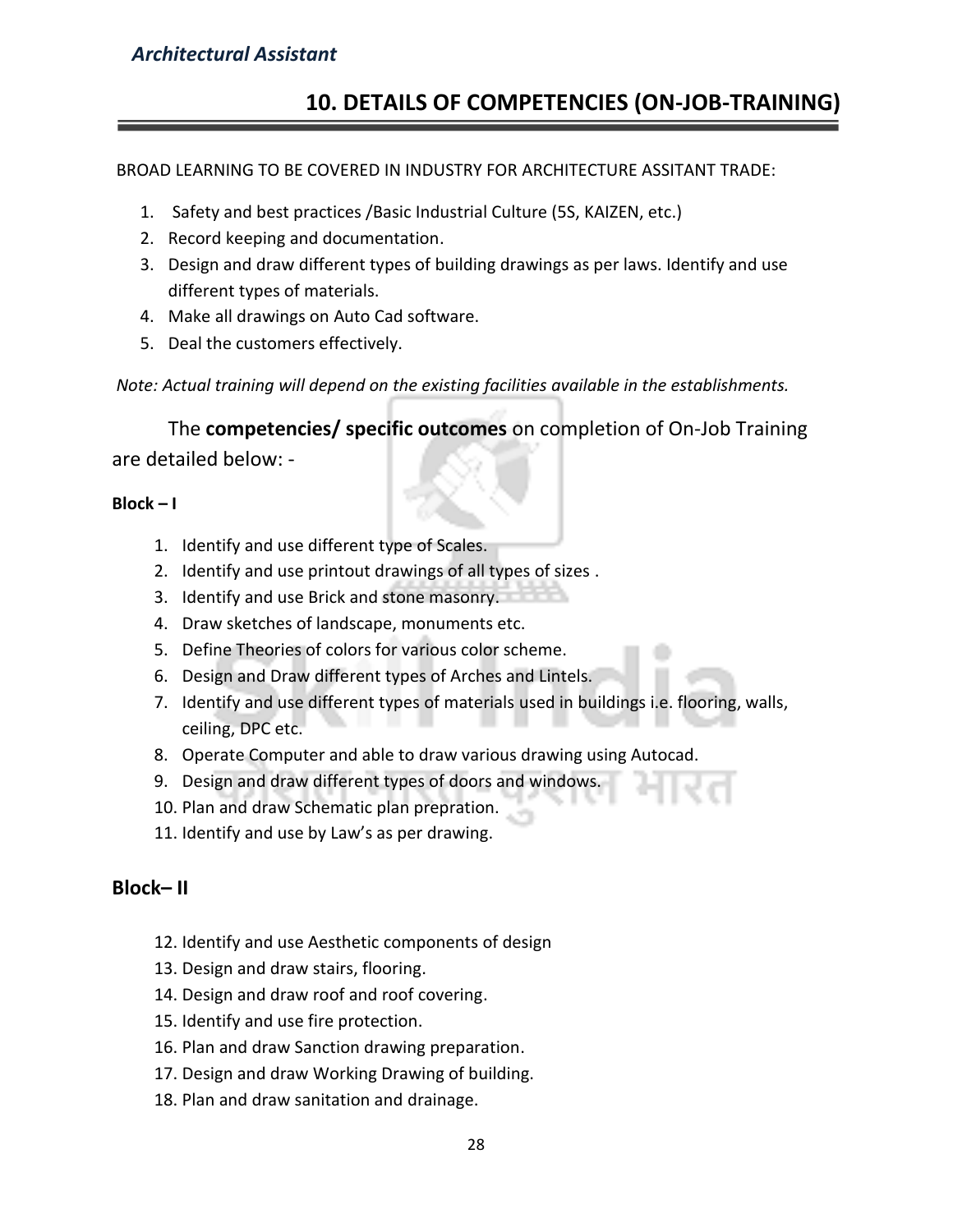- 19. Draw buildings Plumbing layout and rain water harvesting.
- 20. Design and Draw buildings Electrical layout.
- 21. Identify and use Local rates & availability of materials and labours.
- 22. Prepare Estimates of project.
- 23. Layout development plan as per local municipal by laws SUDA, PWD/CPWD.

#### **Note:**

*1. Industry must ensure that above mentioned competencies are achieved by the trainees during their on job training.*

*2. In addition to above competencies/ outcomes industry may impart additional training relevant to the specific industry.*



# Skill India कोशल भारत-कुशल भारत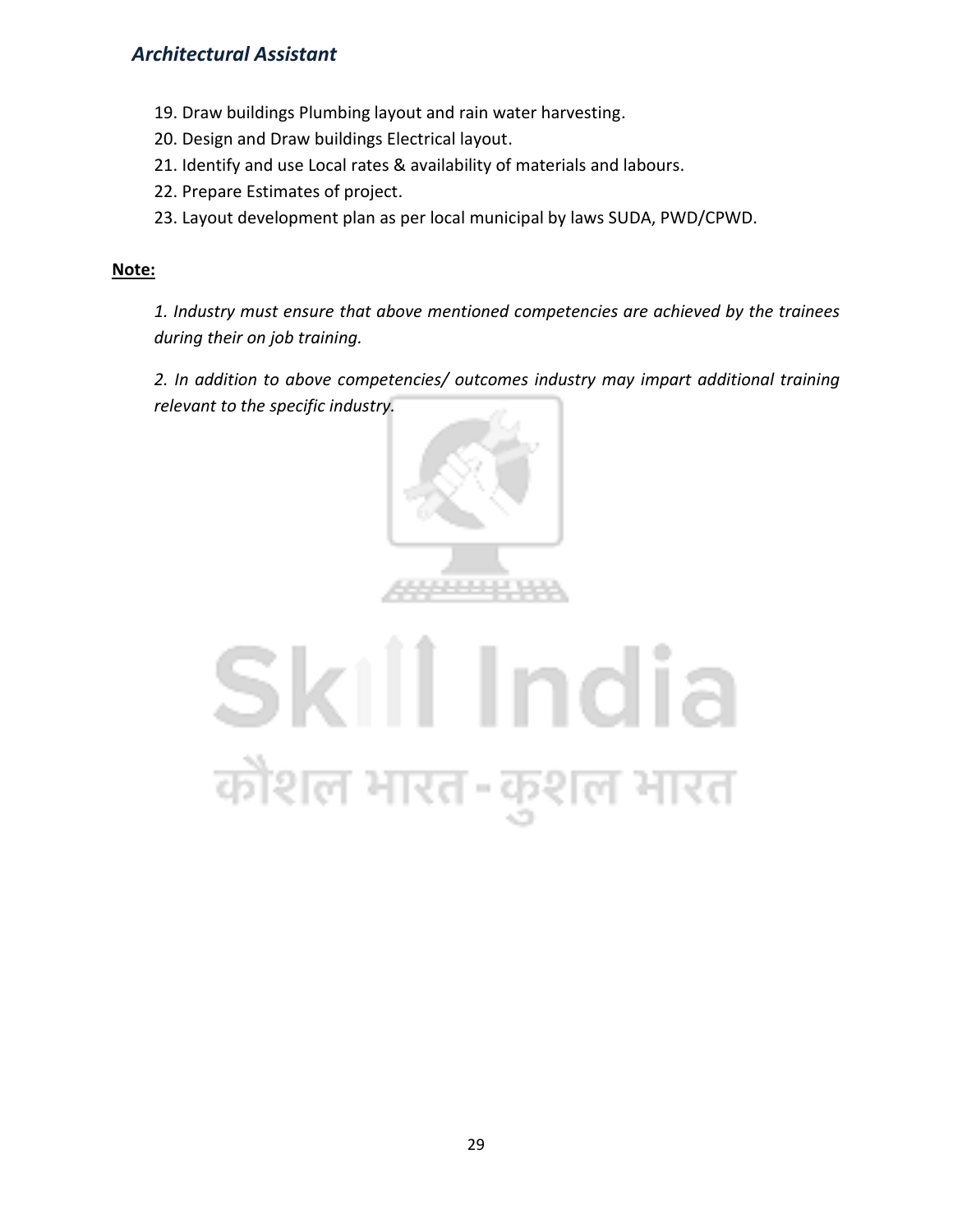## **INFRASTRUCTURE FOR PROFESSIONAL SKILL & PROFESSIONAL KNOWLEDGE**

# **TRADE: ARCHITECTURAL ASSISTANT**

# **LIST OF TOOLS & EQUIPMENTS FOR -20 APPRENTICES**

## **A: TRAINEES TOOL KIT:-**

| Sl. No. | <b>Name of the items</b>                                | Quantity<br>(indicative) |  |  |  |  |
|---------|---------------------------------------------------------|--------------------------|--|--|--|--|
| 1.      | Adjustable set square with beveled edge - 30 cm         | $20 + 1$ sets            |  |  |  |  |
| 2.      | Compass with Long arm & pen holder.                     | $20 + 1$ Nos.            |  |  |  |  |
| 3.      | Protractor - 15 cm                                      | $20 + 1$ Nos.            |  |  |  |  |
| 4.      | <b>Graphic Pens</b>                                     | As per<br>requirement    |  |  |  |  |
| 5.      | Triangular Scale 30 cm (feet/inch, metric)              | $20 + 1$ Nos.            |  |  |  |  |
| 6.      | Clutch pencil - 0.5mm, 0.2 mm, 2mm.                     | $20 + 1$ Nos.            |  |  |  |  |
| 7.      | Parallel Bar / T scale - 1250 mm long                   | $20 + 1$ Nos.            |  |  |  |  |
| 8.      | Plastic French curve with ink edge - set of 12          | 3sets                    |  |  |  |  |
| 9.      | Flexi curve-80cm                                        | 4Nos.                    |  |  |  |  |
| 10.     | Furniture template 1:50, 1:100, 1:200                   | 20+1Nos.                 |  |  |  |  |
| 11.     | Circular and oval template<br>i i                       | 20+1Nos.                 |  |  |  |  |
| 12.     | Metric Tape-5M                                          | 20+1Nos.                 |  |  |  |  |
| 13.     | Calculator                                              | 05Nos.                   |  |  |  |  |
| 14.     | Beam Compass with pen holder (rotring/steadler<br>made) | 02Nos.                   |  |  |  |  |
| 15.     | Pen Drive                                               | As per                   |  |  |  |  |
|         |                                                         | requirement              |  |  |  |  |

#### **Note:**

- *1. All the hand tools mentioned under Sl. No. 1 to 11 would be issued to Trainees once during their course and to be treated as consumables.*
- *2. The quantities of hand Tools may be increased accordingly based on the No. of Trainees on*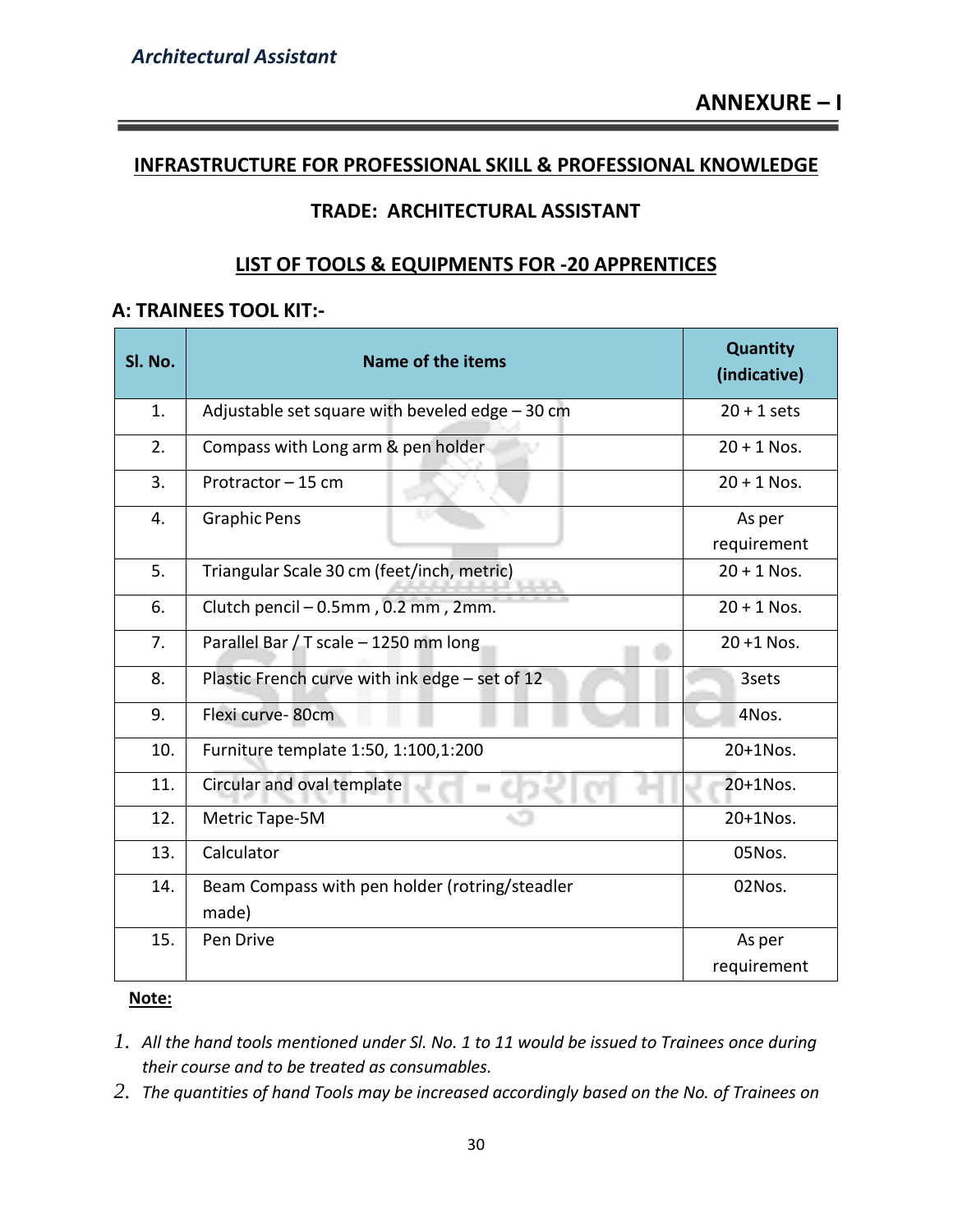*roll (including the Strength of Additional Unit, if any).*

- *3. In addition to the list, small measuring tapes, Drawing Sheet, Tracing Paper, Butter Sheet, Color Pencils, Pencil ( of various grades ), Pencil Leads, Cello tape, Eraser and any other Raw Materials would be issued as per the requirement and will be considered as consumable items.*
- *4. For faculty members Raw Materials like Pen Drive, Pocket Hard Disk, Memory Card, Re-writable CDs & DVD etc., may be provided.*

# **B: TOOLS INSTRUMENTS AND GENERAL SHOP OUTFITS**

| SI. No. | <b>Name of the items</b>                                            | Quantity<br>(indicative) |  |  |  |
|---------|---------------------------------------------------------------------|--------------------------|--|--|--|
| 1.      | <b>Dual Desk</b>                                                    | As per                   |  |  |  |
|         |                                                                     | requirement              |  |  |  |
| 2.      | Drawing Boards measuring 1250mm x900mm fixed over                   | **20+1Sets.              |  |  |  |
|         | adjustable stand                                                    |                          |  |  |  |
| 3.      | Draughtsman stool with back (revolving type)                        | **24 Nos.                |  |  |  |
| 4.      | Students Lockers - with 8 compartments                              | 3 Nos.                   |  |  |  |
| 5.      | <b>Wooden Chest of Drawers</b>                                      | 4 Nos.                   |  |  |  |
| 6.      | Steel book case (with lockable glass shutters)                      | 1 No.                    |  |  |  |
| 7.      | Instructor's table with glass top                                   | 2 Nos.                   |  |  |  |
| 8.      | Revolving Chair for Class room                                      | 2 Nos.                   |  |  |  |
| 9.      | Instructor's revolving with arm chair                               | 2 Nos.                   |  |  |  |
| 10.     | Visitor's revolving chair                                           | 2 Nos.                   |  |  |  |
| 11.     | <b>Steel Almirah</b>                                                |                          |  |  |  |
| 12.     | Magnetic White Board                                                |                          |  |  |  |
| 13.     | Pin-up board (with or without stand)                                | 6 Nos.                   |  |  |  |
| 14.     | Working table size 1250x950                                         | 2Nos.                    |  |  |  |
| 15.     | Tracing Table with Plain glass 1250x900                             | 1 No.                    |  |  |  |
| 16.     | Air conditioner 2.0 tons (split unit) for theory and practical room | 4 Nos.                   |  |  |  |

\*\*Numbers may be increased depending on on-roll trainee's strength and additional Unit (if any)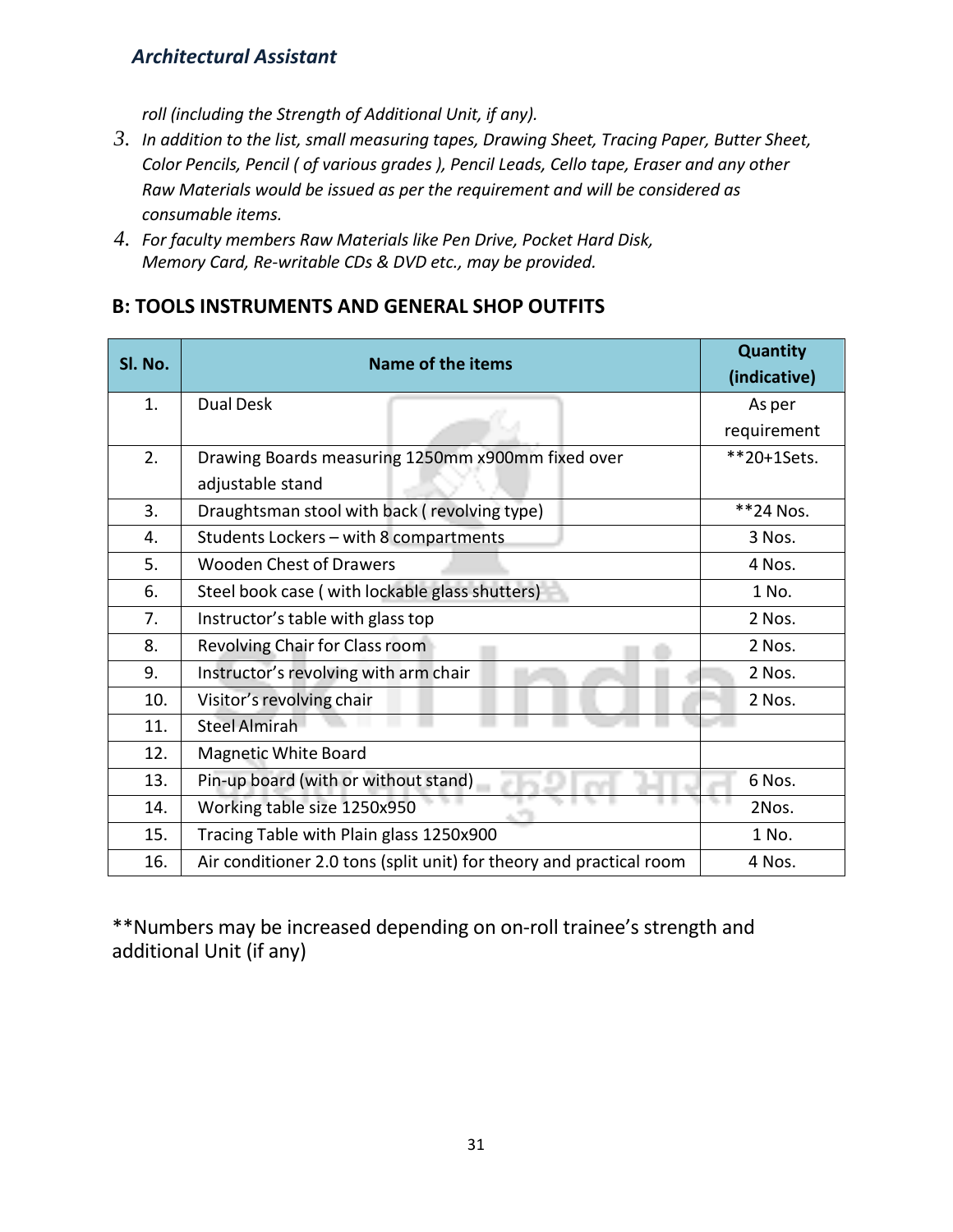# **C: GENERAL MACHINERY INSTALLATIONS:-**

| SI.<br>No. | <b>Name &amp; Description of Machines</b>                | Quantity<br>(indicative) |  |  |  |  |
|------------|----------------------------------------------------------|--------------------------|--|--|--|--|
| 1.         | Personal Computer with LCD monitor & DVD re-writer along | **20 Nos.                |  |  |  |  |
|            | with Latest compatible OS                                |                          |  |  |  |  |
| 2.         | Notebook PC                                              | 2 Nos.                   |  |  |  |  |
| 3.         | Drafting Software like AutoCAD, or equiv.                | **20 Nos.                |  |  |  |  |
| 4.         | 3D modeling software like Max, Revit etc.                | **20 Nos.                |  |  |  |  |
| 5.         | Plotter (A0 size)                                        | 1 No.                    |  |  |  |  |
| 6.         | Laser Jet color printer (A4 size)                        | 1 No.                    |  |  |  |  |
| 7.         | Inkjet/Laser Jet Printer (A3 size)                       | 1 No.                    |  |  |  |  |
| 8.         | Color Scanner/printer with Latest Configuration          | 1 No.                    |  |  |  |  |
| 9.         | 700VA or higher Offline UPS                              | **20 Nos.                |  |  |  |  |
| 10.        | Computer work station (module type)                      | **20 Nos.                |  |  |  |  |
| 11.        | Printer Table (module type)                              | 1 No.                    |  |  |  |  |
| 12.        | Operator's revolving chair                               | 22 Nos.                  |  |  |  |  |
| 13.        | Instructor 's Lab table                                  | 1 No.                    |  |  |  |  |
| 14.        | Instructor's revolving chair with arm                    | 3 Nos.                   |  |  |  |  |
| 15.        | Book shelf with glass shutters                           | 1 No.                    |  |  |  |  |
| 16.        | Air conditioner 2.0 tons (split type) for CAD lab        | 4 Nos.                   |  |  |  |  |
| 17.        | <b>LAN</b> connectivity                                  | As per                   |  |  |  |  |
|            |                                                          | requirement              |  |  |  |  |
| 18.        | Internet connection                                      | 1 No.                    |  |  |  |  |
| 19.        | Visualizer                                               | 1 No.                    |  |  |  |  |
| 20.        | Vacuum Cleaner<br>i.                                     | 1 No.                    |  |  |  |  |
| 21.        | Computer work station (module type)<br>сŌ                | **20 Nos.                |  |  |  |  |
| 22.        | <b>LCD Projector</b>                                     | 1 No.                    |  |  |  |  |
| 23.        | <b>Interactive Board</b>                                 | 1 No.                    |  |  |  |  |

\*\*it may be as per requirement i.e. equal to number of trainees.

Mouse & Keyboard should be treated as Raw Material.

*Note: In case of basic training setup by the industry the tools, equipment and machinery available in the industry may also be used for imparting basic training.*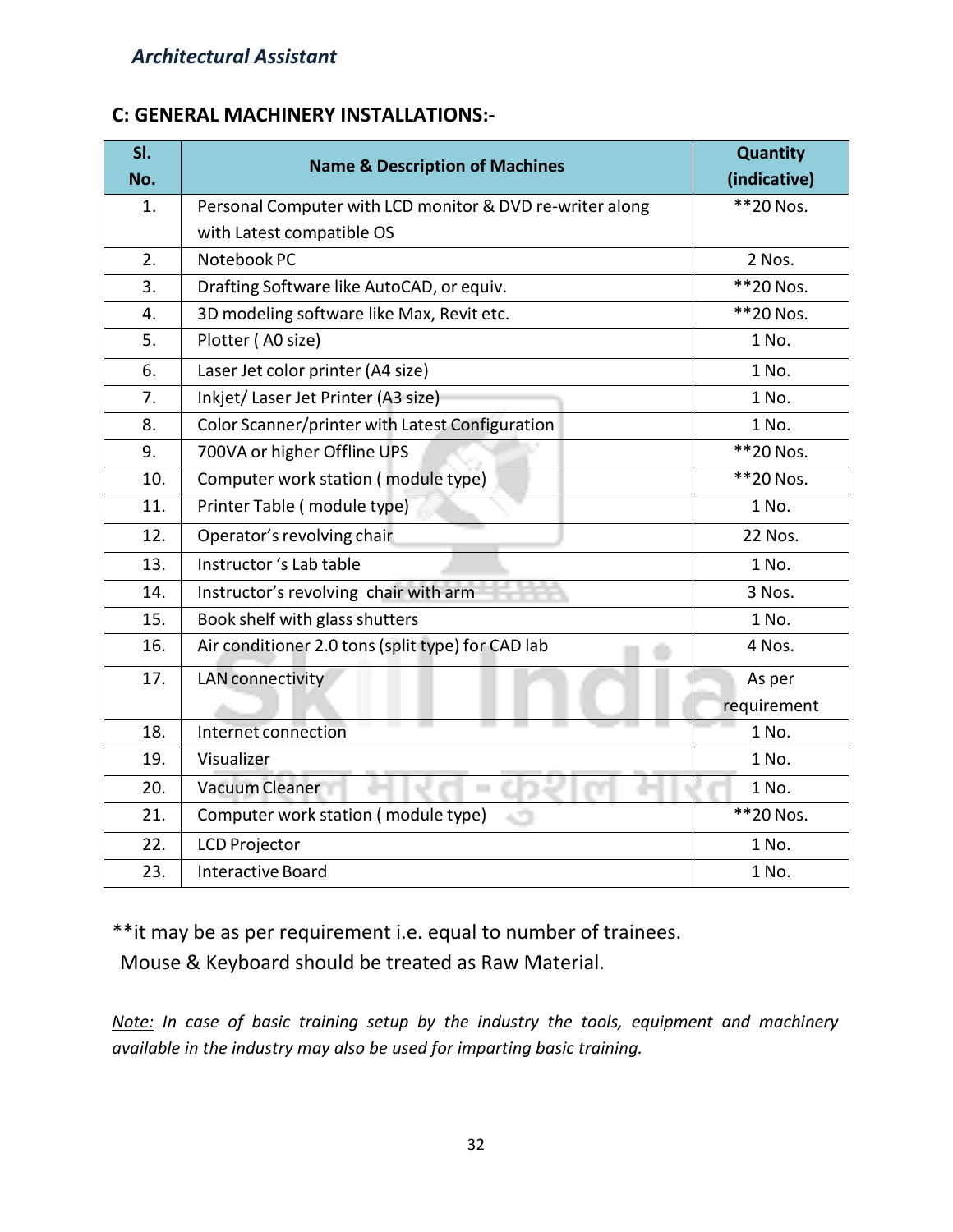# **INFRASTRUCTURE FOR WORKSHOP CALCULATION & SCIENCE AND ENGINEERING DRAWING TRADE: Architectural Assistant (ATS)**

# **LIST OF TOOLS & EQUIPMENTS FOR TWENTY APPRENTICES**

1) Space Norms : 45 Sq. m. (For Engineering Drawing)

2) Infrastructure:

# **A: TRAINEES TOOL KIT**

| SI.<br>No. | Name of the items                           | <b>Quantity</b><br>(indicative) |  |  |  |
|------------|---------------------------------------------|---------------------------------|--|--|--|
| 1.         | Draughtsman drawing instrument box          | 20 Nos.                         |  |  |  |
| 2.         | Set square celluloid 45° (250 X 1.5 mm)     | 20 Nos.                         |  |  |  |
| 3.         | Set square celluloid 30°-60° (250 X 1.5 mm) | 20 Nos.                         |  |  |  |
| 4.         | Mini drafter                                | 05 Nos.                         |  |  |  |
| 5.         | Drawing board (700mm x500 mm) IS: 1444      | 20 Nos.                         |  |  |  |

# **B: FURNITURE REQUIRED**

| SI.<br>No. | <b>Name of the items</b>        | Quantity<br>(indicative) |  |  |
|------------|---------------------------------|--------------------------|--|--|
| 1.         | <b>Drawing Board</b>            | 20 Nos.                  |  |  |
| 2.         | Models : Solid & cut section    | As Required              |  |  |
| 3.         | Drawing Table for trainees      | As Required              |  |  |
| 4.         | Stool for trainees              | As Required              |  |  |
| 5.         | Cupboard (big)                  | 01 No.                   |  |  |
| 6.         | White Board (size: 8ft. x 4ft.) | 01 No.                   |  |  |
| 7.         | Trainer's Table                 | 01 No.                   |  |  |
| 8.         | Trainer's Chair                 | 01 No.                   |  |  |